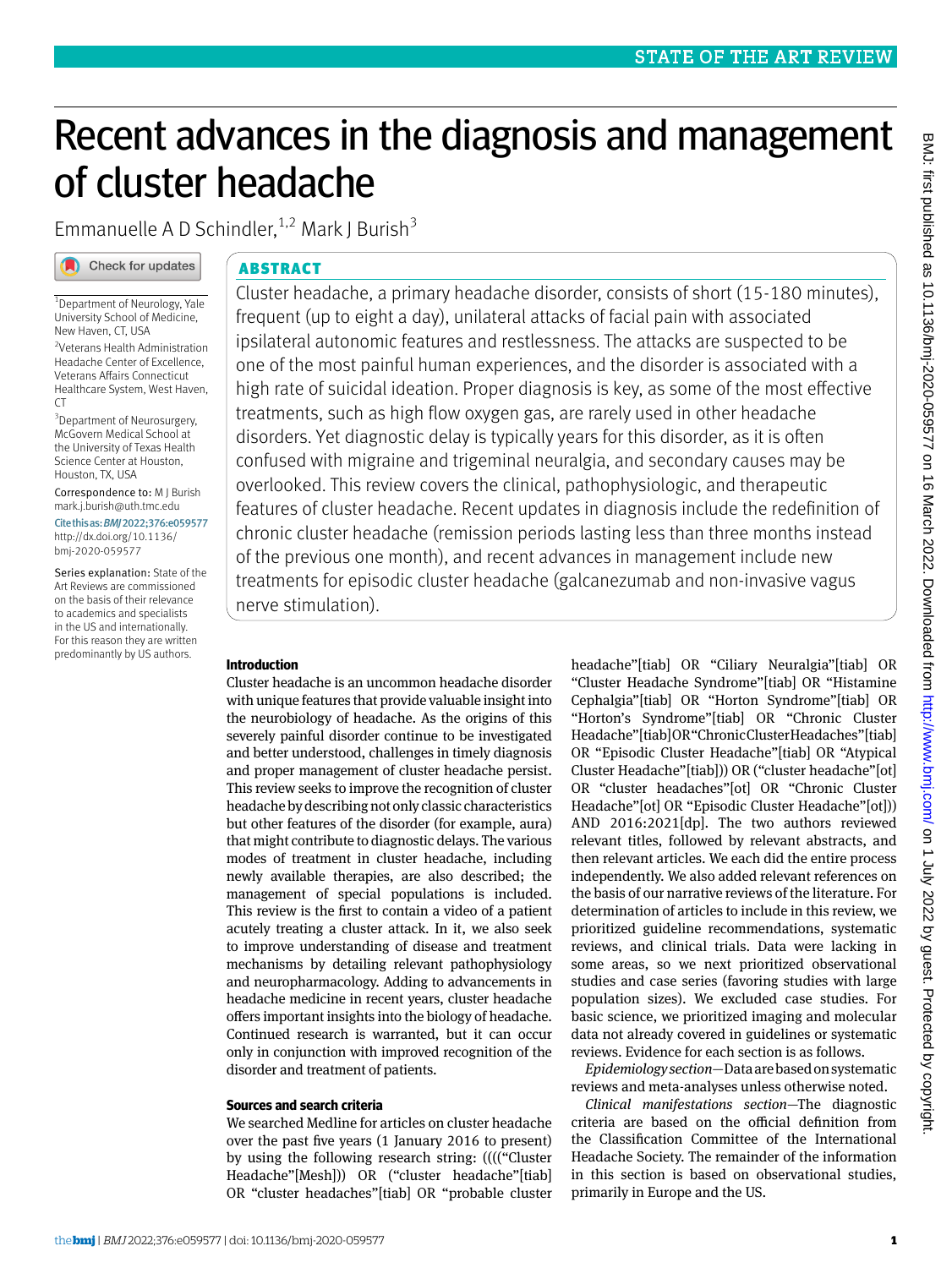*Pathophysiology section*—Data are based on primary studies from laboratory and imaging studies, as well as clinical trials, with relevant reviews provided for the hypothalamus section.

*Treatment section*—For acute, bridge, and preventive treatments, data are based on official recommendations from the American Headache Society (AHS) and European Federation of Neurological Societies  $(EFNS)<sup>1</sup>$ <sup>2</sup> We also report individual data from clinical trials, observational studies, and surveys of patients, as noted in the text. For patient directed disease management, refractory patients, pregnant and lactating patients, and pediatric patients, data in the literature are quite limited. These are important aspects of cluster headache to discuss, however, so we present these topics primarily on the basis of expert opinion and patient reports.

## **Epidemiology**

## General features

The lifetime prevalence of cluster headache is 0.12% (95% confidence interval 0.10% to 0.15%) in 16 articles across four continents, although data on one year incidence are limited.<sup>3</sup> Onset can occur at any age but is typically between 20 and 40 years of age on the basis of large case series and questionnaires. $4-7$  Men are more likely than women to have cluster headache, although the exact sex ratio is unclear (box 1). Little is known about race and cluster headache, but a recent review suggests that Asian countries have greater male predominance, lower prevalence of chronic cluster headache, less restlessness, and less circadian periodicity compared with European and North American populations.<sup>11</sup> However, whether these differences are due to race, location, cultural aspects, or other factors is unclear.

#### Comorbidities

Cluster headache is associated with an increased risk of sleep apnea<sup>4 12</sup> and, interestingly, a potentially decreased risk of diabetes.<sup>9 13 14</sup> Psychological comorbidities are common in cluster headache, especially mood disorders as patients are at an increased risk of both anxiety and depression. $15-17$ The rate of suicidal ideation is distressingly high, upwards of 55-64% of patients in studies from the US and South Korea.<sup>418</sup>

Although suicidal ideation may be the most notable comorbidity, the best established may be tobacco use. An increased prevalence of smoking has been reported in many studies.<sup>4 19 20</sup> Whether the relation between tobacco use and cluster headache is one of

#### Box 1: Sex ratios and cluster headache

The true sex ratio is unclear, as the sex ratio decreased each decade from the 1960s to the 1990s at a single site, $^8$  and the male to female ratio was 4.3:1 in a 2008 meta-analysis<sup>3</sup> but 1.3-2.6 in large studies in the 2010s.<sup>459</sup> Previous misdiagnoses in women are one possible reason for the decreasing sex ratio.10

correlation or causation is unclear, although a recent study suggests that smoking often starts before the onset of cluster headache. $^{21}$  Unfortunately, stopping tobacco and nicotine use does not seem to alter the disease once it starts.<sup>20</sup>

## **Clinical manifestations** Diagnostic criteria

The hallmark of cluster headache is the cluster attack, a severely painful unilateral (and typically exclusively one sided or side locked) headache focused behind or around the eye accompanied by ipsilateral autonomic symptoms and restlessness. Cluster attack pain is of a stabbing, searing quality, sometimes described as a knife in the eye or a meat grinder behind the eye. Duration, frequency, and particularly restlessness during attacks distinguish it from more common headache disorders (migraine or tension-type headache). Table 1 outlines the diagnostic features of cluster headache. The descriptions in the "Most common" column in table 1 are largely gathered from retrospective reports, which are recognized to overestimate the duration and severity of attacks.<sup>26</sup> With regard to attack duration, in addition to the biases involved with retrospective reports, patients in these studies might have included pre-ictal and post-ictal phases of attacks.

Approximately 80% of patients with cluster headache have the episodic subtype, wherein attacks occur only during a period of weeks to months, often occurring on an annual cycle. The remainder have the chronic subtype, wherein attacks occur regularly throughout the year without remission longer than three months.<sup>27</sup> The three month cut-off for remission has recently been updated from the former one month cut-off.28 An estimated 15% of patients may transition from one subtype to another.<sup>23 24</sup>

## Characteristics and other clinical features

Although its attacks are quite distinct, cluster headache is often misdiagnosed,  $4^{29}$  30 resulting in diagnostic delays ranging from months to decades.<sup>4 24 29</sup> In addition to careful review of the diagnostic criteria, other features of the disease assist in making the correct diagnosis.

## Intensity of pain

The pain intensity in cluster headache is renowned, although it may be dismissed by people unfamiliar with the disease. In a retrospective online survey of 1604 patients with cluster headache, the average pain intensity of a cluster attack was 9.7 on the 0-10 numerical rating scale, whereas the next highest pain was childbirth at  $7.2$ .<sup>4</sup> Intra-individual variability may be high; a single patient, who recorded 4600 attacks over six years, recorded attacks that ranged from 1 to 9 out of 10 in intensity. $31$  Inter-individual variability may also be high; in a prospective clinic based study of 57 patients and 500 attacks, pain intensity of cluster headache was rated an average of 7.0 out of  $10^{32}$  This lower pain intensity may highlight the differences between retrospective and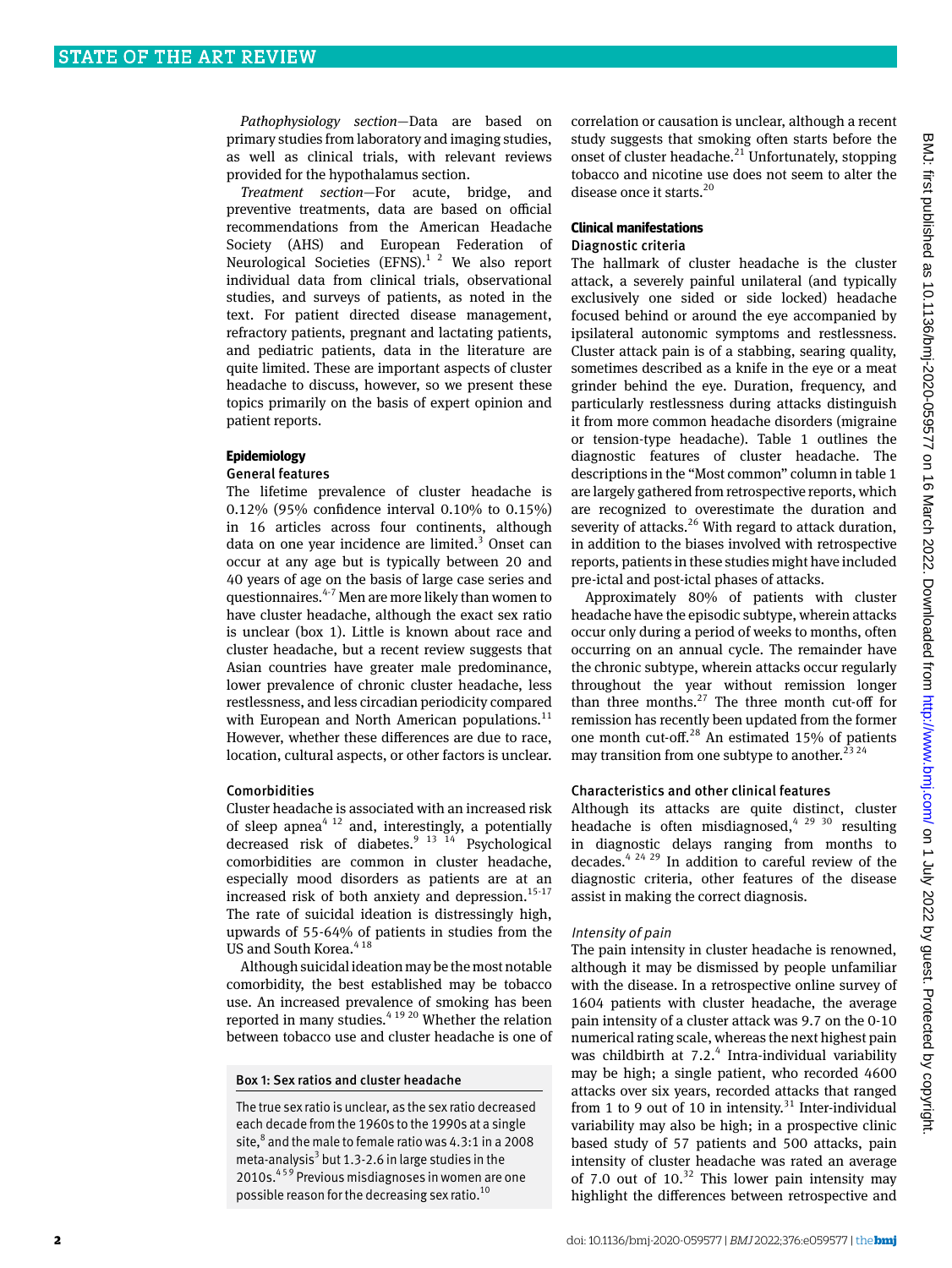| Table 1   Criteria for cluster headache*           |                                                                                                                                                                                                        |                                                                            |
|----------------------------------------------------|--------------------------------------------------------------------------------------------------------------------------------------------------------------------------------------------------------|----------------------------------------------------------------------------|
|                                                    | Parameter                                                                                                                                                                                              | <b>Most common</b>                                                         |
| Attack characteristic                              |                                                                                                                                                                                                        |                                                                            |
| Pain intensity                                     | Severe or very severe                                                                                                                                                                                  | Very severe $(9.7/10)^{22}$                                                |
| Laterality                                         | Unilateral and typically side locked                                                                                                                                                                   | Unilateral and side locked (right > left) <sup>4 23 24</sup>               |
| Location                                           | Orbital, supraorbital, and/or temporal                                                                                                                                                                 | Orbital <sup>42223</sup>                                                   |
| Associated features<br>(either or both of 1 and 2) | 1. At least one ipsilateral to pain: a) conjunctival injection and/or lacrimation; b) nasal congestion<br>and/or rhinorrhea; c) evelid edema; d) forehead and facial sweating; e) miosis and/or ptosis | Lacrimation, rhinorrhea, nasal congestion,<br>ptosis <sup>4</sup> 10 22 23 |
|                                                    | 2. Restlessness or agitation                                                                                                                                                                           | Restless, agitated                                                         |
| Duration (when untreated)                          | 15 to 180 minutes                                                                                                                                                                                      | 100 minutest <sup>45</sup> 102425                                          |
| Frequency                                          | Levery other day to 8 daily                                                                                                                                                                            | 2 to 4 daily <sup>4 10 23</sup>                                            |
| Number of attacks                                  | A total of five attacks is required before the diagnosis can be made                                                                                                                                   |                                                                            |
| Other diagnoses ruled out                          | Not better accounted for by another headache or facial pain diagnosis                                                                                                                                  |                                                                            |
| Subtype                                            |                                                                                                                                                                                                        |                                                                            |
| Episodic                                           | Periods of attacks lasting from 7 days to 1 year with pain-free remission $\geq 3$ months                                                                                                              | Prevalence: 80%                                                            |
| Chronic                                            | Attacks for >1 year with pain-free remission <3 months                                                                                                                                                 | Prevalence: 20%                                                            |
|                                                    | Contrade legacional de la capital de la capital de la capital de la capital de la capital de la capital de la c                                                                                        |                                                                            |

. Criteria based on International Classification of Headache Disorders, 3rd edition (ICHD-3).

†Subject to overestimation in retrospective reports.26

prospective approaches, between online and clinic based populations, or between patients taking effective preventive treatments and those without effective prevention. However, it may also suggest that some patients have less severe attacks and that pain intensity alone is not a defining feature.

## Premonitory and inter-ictal symptoms

Pain and associated symptoms are most severe ictally, but patients also report premonitory and inter-ictal symptoms. Most patients (approximately 83%) describe sensations before an attack, such as ipsilateral aching, lacrimation, or nasal congestion (minutes before), as well as generalized symptoms, such as difficulty concentrating and mood changes (one hour before). $25$  Among patients with cluster headache, the localized sensations are commonly referred to as "shadows." The literature on shadows is limited, but they may precede attacks or manifest in isolation, sometimes as the herald of a new cycle.<sup>33</sup> Mild symptoms may also remain between attacks, particularly if attacks occur multiple times daily. In this case, the pain may be nearly constant and can be confused with hemicrania continua.

#### Migrainous symptoms

Up to two thirds of patients with cluster headache report sensitivity to light and sound, and about a quarter report nausea/vomiting during attacks.4 10 23 34 Some patients report auras that are quite similar to those described in migraine. $4^{23}$  34 35 Cluster headache can thus be confused with migraine, especially as some patients with migraine show cranial autonomic features. $36 \overline{37}$  Cluster headache and migraine can best be differentiated by duration (shorter than three hours in cluster headache; longer than four hours in migraine) and restlessness (typically present in cluster headache as discussed below; typically absent in migraine as movement often worsens the headache).

#### Restlessness and self-injury

Attack related restlessness is one of the most distinctive features of cluster headache. During attacks, patients may pace, rock, vocalize, and carry out other various activities, such as push-ups and running.38 At times, patients may carry out selfinjurious behaviors; importantly, these are usually unrelated to suicidal ideation (discussed below). Hitting or rubbing one's head, punching the wall, and cutting or piercing the skin are some such selfinjurious behaviors carried out during attacks.<sup>4 38 39</sup> Video 1 shows a striking demonstration of attack related restlessness, as well as reflection on the attack.

## Video 1 | A 60 year old man with chronic cluster

headache has an attack in the presence of family. The attack has been occurring for 14 minutes at the start of the video. Right sided retro-orbital pain, which the patient rates as 7/10, and rhinitis are evident. The patient's son prevents him from striking his head as he is taking an anticoagulant, although he manages to rub his temple and press his eye. The patient inhales high flow oxygen (25 L/min) using a non-rebreather mask customized for cluster headache (ClusterO2 Kit). As the attack subsides, he continues to inhale oxygen to ensure complete termination. His attacks are typically right sided retro-orbital stabbing pain, which he rates at 5-6/10 in intensity, associated with ipsilateral lacrimation, rhinorrhea, nasal congestion, and restlessness

sche059577-vid1The BMJ Video Player

#### Dysautonomia

Systemic and central changes in autonomic tone have been observed in patients with cluster headache, including bradycardia, altered tilt table testing, and nocturnal lipolysis.40-42 Some authors have called cluster headache a "parasympathetic paroxysm," given the many autonomic alterations.<sup>4</sup>

## Circadian and circannual patterns

Cluster headache has several different names and eponyms, but "cluster" is a descriptive term highlighting the chronobiology of the disease. Approximately 80% of patients can predict the time of day when attacks occur, the most common being between 2 am and 3 am.<sup>443</sup> Attacks may arise during daytime naps but are more than twice as common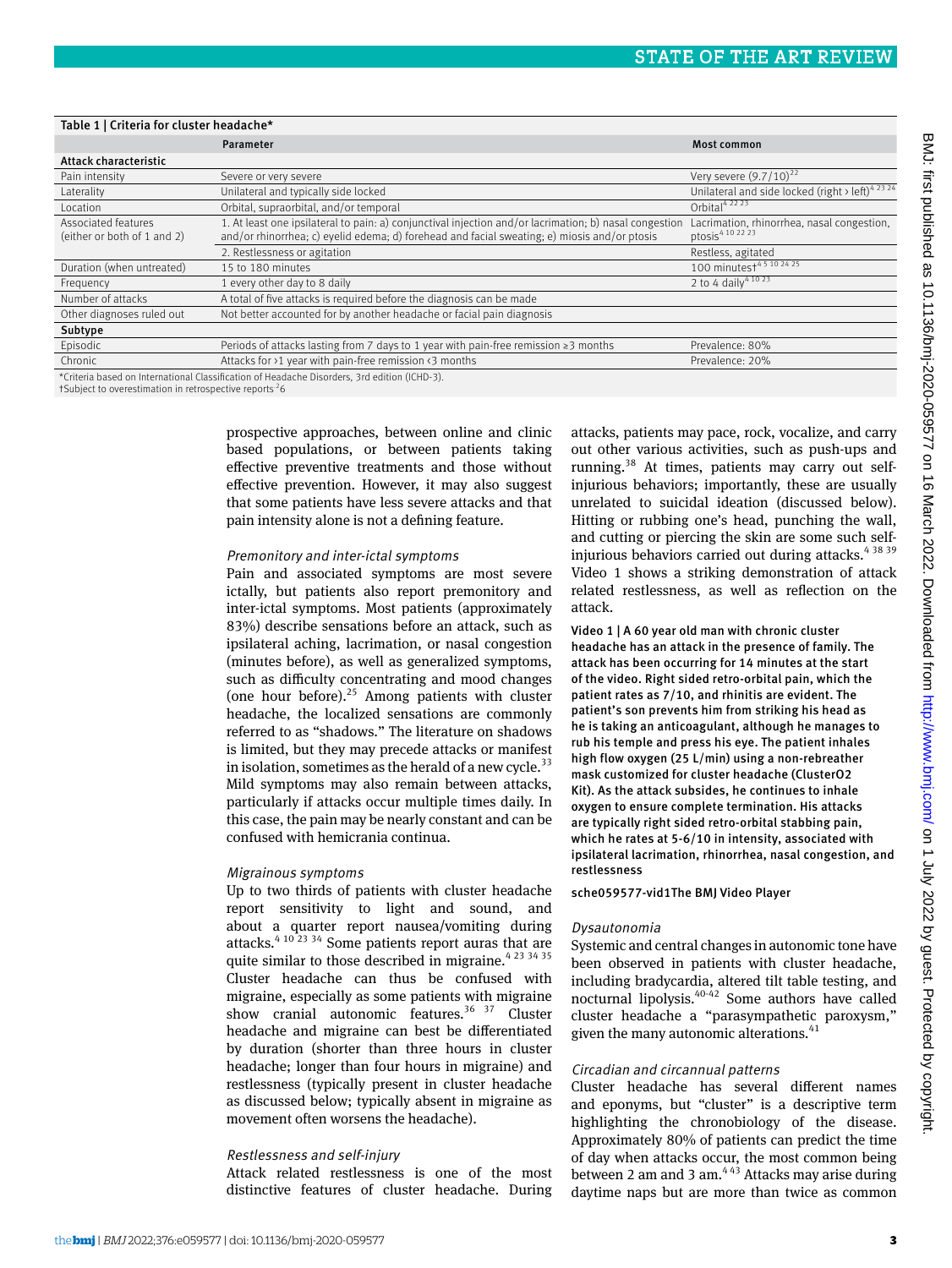during nocturnal sleep, suggesting additional factors besides sleep alone.43 44 Attacks may arise during any stage of sleep.<sup>45 46</sup>

Annual rhythmicity is reported in approximately two thirds of patients with episodic cluster headaches and one third of those with chronic cluster headaches.<sup>4 43</sup> Summer is reported as the least burdensome time of year; a strong negative association between daylight hours and attack burden has been identified. $43$  Spring and fall were identified as the most common times of year for attacks, $4^{23}$  which may reflect not only daylight changes but also weather fluctuations and other environmental triggers (see "Attack triggers").  $443$ 

## Attack triggers

The most common trigger for cluster attacks is alcohol, present in 40-80% of patients.<sup>4 10 23 34 47</sup> Many other triggers, falling into several categories, have been reported (table 2). Although some of these stimuli are triggers for other types of headache attacks (such as migraine), asking about them in detail can assist in diagnosis. For instance, sublingual nitroglycerin provokes cluster attacks within an hour, whereas migraine attacks are delayed up to 12 hours. $51-53$ Importantly, triggers in patients with episodic cluster headache are effective only when the patient is in a headache cycle; outside of the cycle, the triggers have no effect.

## Differential diagnosis

Two considerations are important in the differential diagnosis of cluster headache: primary headache disorders with similar features and secondary headaches that present with cluster-like headaches.

For primary headaches, cluster headache is part of a group of five disorders called trigeminal autonomic cephalalgias; these all present quite similarly but differ in duration, frequency, and treatment. The other four trigeminal autonomic cephalalgias are hemicrania continua, paroxysmal hemicrania, short lasting unilateral neuralgiform headache attacks with conjunctival injection and tearing (SUNCT), and short lasting unilateral neuralgiform headache attacks with cranial autonomic symptoms (SUNA). Like cluster headache, the other trigeminal autonomic cephalalgias present with ipsilateral autonomic features and, at least for hemicrania continua and paroxysmal hemicrania, restlessness. Cluster headache is sometimes confused with hemicrania continua (constant pain) and paroxysmal hemicrania (pain lasting two to 30 minutes occurring more than five times a day). However, both

hemicrania continua and paroxysmal hemicrania are treated completely with indomethacin whereas cluster headache is not. SUNCT and SUNA, with headaches lasting between one second and 10 minutes and with cutaneous triggers, are more often misdiagnosed as trigeminal neuralgia than cluster headache. However, in a meta-analysis of more than 4000 patients, the most common primary headaches and facial pain misdiagnoses of cluster headache were in fact trigeminal neuralgia and migraine.<sup>54</sup>

Secondary causes for cluster headache also exist, including pituitary adenomas, meningiomas, arteriovenous malformations, and other lesions (fig 1).<sup>55 59-61</sup> These lesions can present with attacks that are indistinguishable from primary cluster headache, but treatment of the lesions can be curative. For pituitary adenomas, prolactinomas seem to be the most common secondary cause, although some pituitary adenomas may be incidental and treatment may not relieve the headaches. $62$  Other secondary headaches confused with cluster headache include acute angle glaucoma, impacted molar teeth, Tolosa-Hunt syndrome, and temporal arteritis. However, these disorders typically present similarly but not identically to primary cluster headache.

#### **Pathophysiology**

The mechanism of cluster headache has not been fully explained. No molecular blood tests, single gene polymorphisms, or imaging biosignatures are available to diagnose cluster headache. No animal models that recapitulate most of the features of cluster headache exist—only models that examine parts such as the pain component or the autonomic component.63 64 Our current understanding is based on clinical observations, molecular changes, and imaging findings, which suggest that at least three systems are involved in cluster headache: the trigeminovascular system, the autonomic system, and the hypothalamus (fig 2). The most direct evidence that these systems are involved is that neuromodulation of all three systems—occipital nerve stimulation (trigeminovascular system), sphenopalatine ganglion stimulation (autonomic system), and hypothalamic deep brain stimulation have all shown promise in treating cluster headache.

## Trigeminovascular system

Anatomically, the trigeminovascular system receives extracranial inputs (skin, muscles, fascia, and blood vessels of the face, as well as the sinus mucosa and dental structures) from all divisions of the trigeminal nerve and intracranial inputs (dura, dural arteries,

| Table 2   Triggers of cluster attacks |                                                                                                                                                                                                                                         |
|---------------------------------------|-----------------------------------------------------------------------------------------------------------------------------------------------------------------------------------------------------------------------------------------|
| Category                              | Attack trigger                                                                                                                                                                                                                          |
| Chemical <sup>4 10 23 34 47-49</sup>  | Alcohol (usually within 1 hour); nitroglycerin, PDE5 inhibitors (eg, sildenafil); strong smells (eg, perfumes, cleaners)                                                                                                                |
| Environmental <sup>4 10 50</sup>      | High altitude (eg, flying, mountain climbing); weather changes (eg, temperature, barometer); bright sun (particularly<br>reflecting off snow)                                                                                           |
| Physiologic <sup>1048</sup>           | Sleep (nocturnal sleep > daytime naps); circadian disruption (eg, shift work, jetlag, daylight savings); stress or<br>relaxation (drop in hormones after stress); menstruation, menopause, post partum; low testosterone concentrations |
|                                       |                                                                                                                                                                                                                                         |

BMJ: first published as 10.1136/bmj-2020-059577 on 16 March 2022. Downloaded from http://www.bmj.com/ on 1 July 2022 by guest. Protected by copyright BMJ: first published as 10.1136/bmj-2020-059577 on 16 March 2022. Downloaded from <http://www.bmj.com/> on 1 July 2022 by guest. Protected by copyright.

PDE5=phosphodiesterase type 5.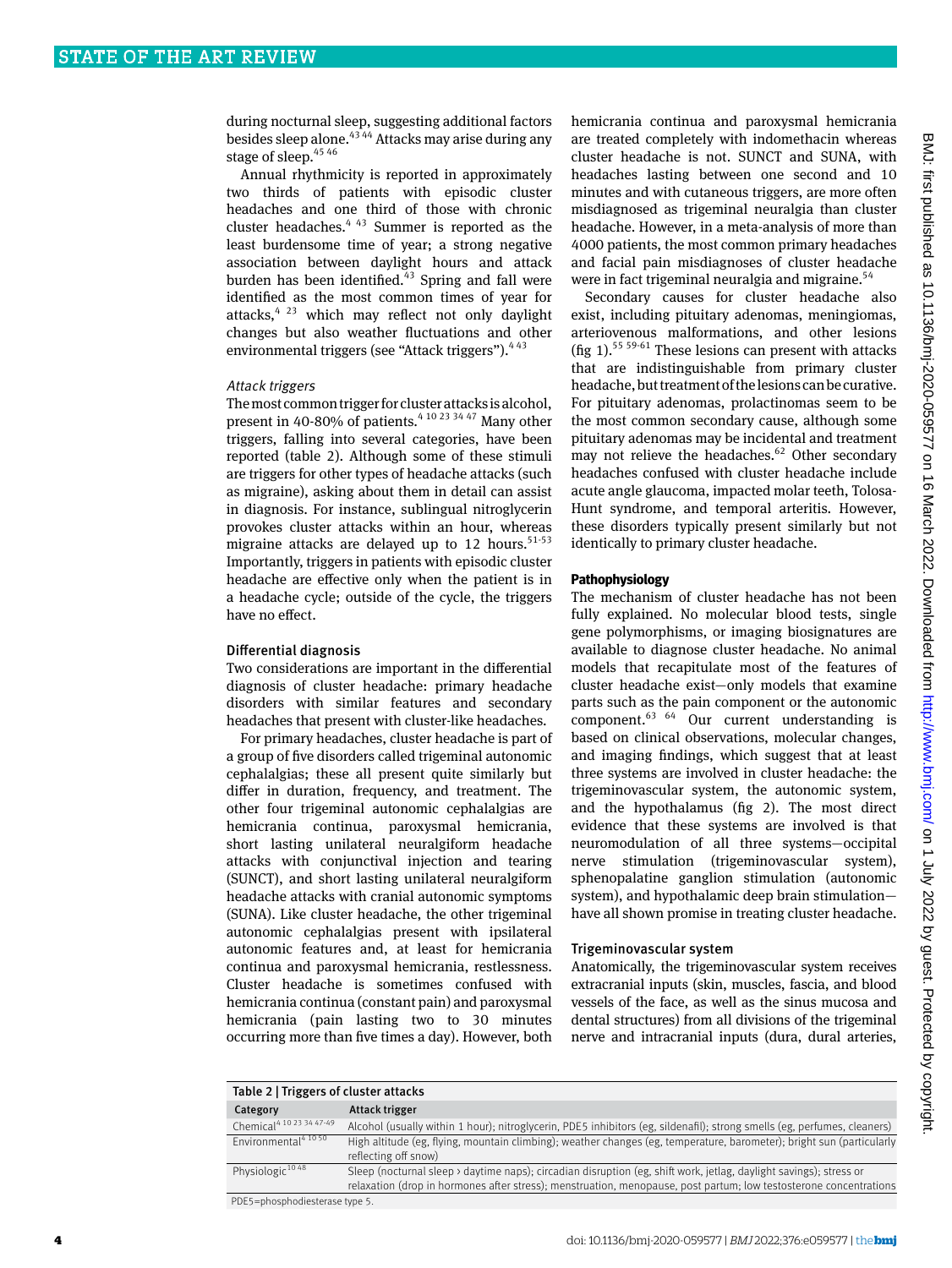

Fig 1 | Secondary causes of cluster-like headaches. Cluster headache is a primary headache disorder with no known underlying lesions. However, in rare cases, secondary or "symptomatic" causes exist that are indistinguishable from primary cluster headache, and treatment of the lesion results in resolution of the headaches. On the left are two cases of secondary cluster-like headaches from the authors' personal experiences: an invasive metastatic neuroendocrine tumor (the headaches resolved after resection of the left frontal tumor) and a pituitary tumor or more specifically a prolactinoma (the headaches completely remitted once cabergoline was started to correct the prolactinemia). On the right is a diagram of the more frequent causes of secondary cluster-like headaches from reviews of case reports.<sup>55-57</sup> The imaging for the pituitary tumor is reprinted with permission<sup>58</sup>

large venous sinuses, and larger arteries near the circle of Willis) via the ophthalmic or V1 division. $66$ The pain component of these inputs is carried through the trigeminal ganglion to the inferior-most part of the trigeminal nucleus in the trigeminal nucleus caudalis. Here, the trigeminal nucleus caudalis is grouped with the adjacent dorsal horns of the upper cervical spinal cord (C1-3) to create a functional unit called the trigeminocervical complex. This trigeminocervical complex thus includes pain dermatomes of the entire head and neck, providing a possible explanation for why many patients with headache feel pain that extends beyond the trigeminal area to other parts of the head. The trigeminocervical complex then connects to thalamic, cortical, and other pain processing areas known to be abnormal in cluster headache on the basis of structural and functional imaging studies.<sup>67</sup>

The location of pain in cluster headache is primarily the V1 distribution, but several clinical observations suggest that the entire trigeminocervical complex is involved. Firstly, many patients have reported pain of the upper teeth or V2 distribution,  $68$  with 18% of 230 British patients mistakenly having dental procedures in an effort to treat the attacks. $30$  Despite patients rarely having occipital pain, suboccipital steroid

injections are effective in cluster headache, likely via actions on the trigeminocervical complex. Finally, many of the secondary causes of cluster headache are inputs into the trigeminocervical complex, including vascular malformations, arterial dissections, maxillary sinus infections, and meningiomas.<sup>60 61 69</sup>

Molecularly, the trigeminovascular system uses several pain signaling molecules, including calcitonin gene related peptide (CGRP) and pituitary adenylate cyclase activating peptide-38 (PACAP-38). Blood concentrations of CGRP and, in preliminary studies, PACAP-38 are increased during a cluster headache attack.<sup>70 71</sup> Moreover, infusions of both CGRP and PACAP-38 trigger cluster headache attacks in patients with cluster headache.<sup>7273</sup>

## Autonomic system

The cranial autonomic system in cluster headache includes both parasympathetic hyperactivity (such as lacrimation and conjunctival injection) and sympathetic inactivity (miosis and ptosis). The autonomic features of cluster headache include a parasympathetic circuit from the superior salivatory nucleus, to the sphenopalatine ganglion (via the facial nerve), to the lacrimal and other glands of the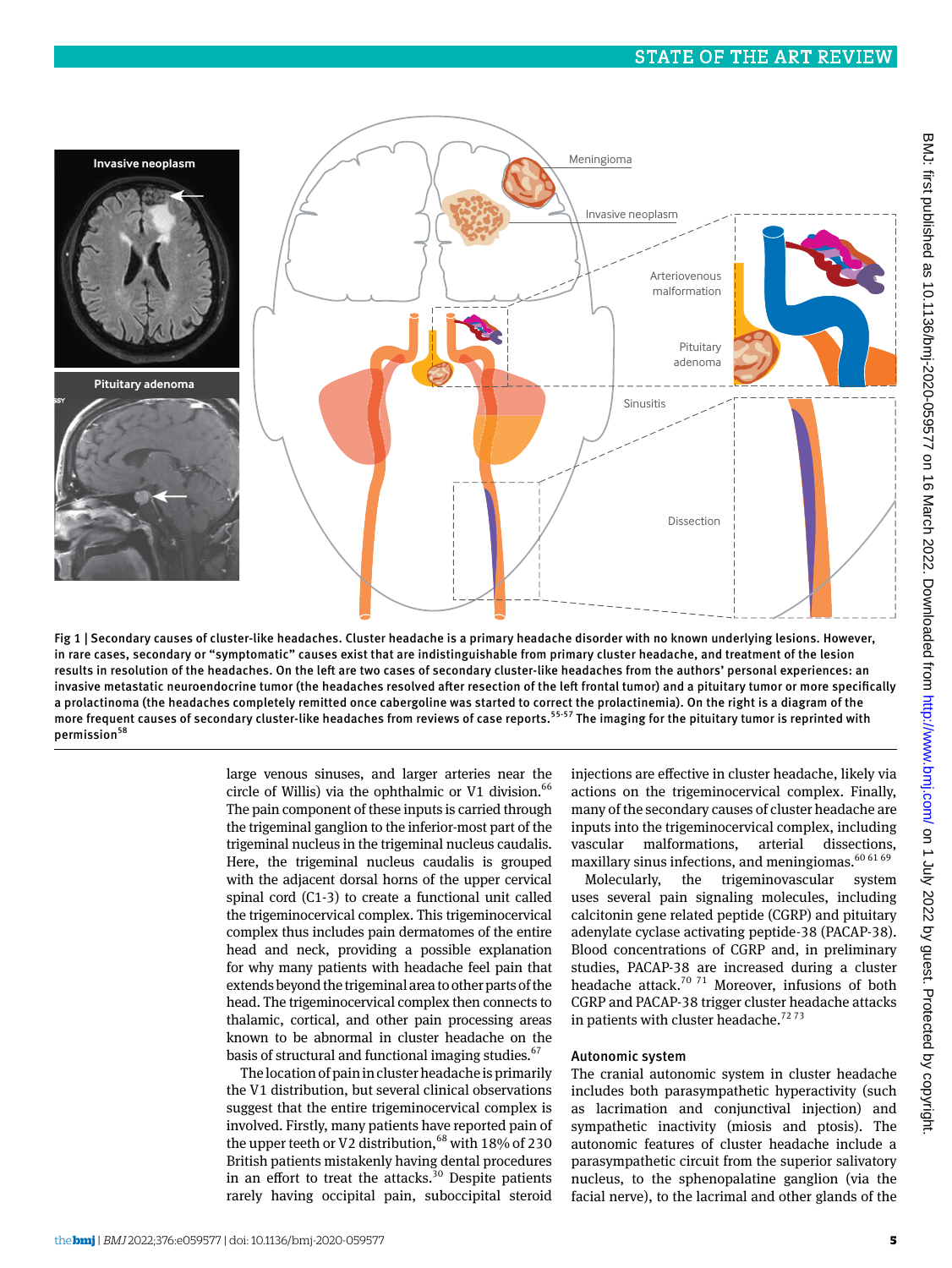

Fig 2 | Current understanding of the pathogenesis of cluster headache. According to clinical, imaging, biomarker, and neuromodulation studies, several systems and multiple brain areas are involved in cluster headache. These ultimately lead to activation of the widely distributed pain matrix (purple). During a cluster headache attack, altered pain matrix areas include (from left to right in purple) the prefrontal cortex, anterior cingulate cortex, thalamus, primary somatosensory cortex, and insula<sup>65</sup>

face.<sup>74</sup> Evidence for the importance of the superior salivatory nucleus comes from basic science data, in which oxygen gas was found to have anti-nociceptive effects through modulation of the superior salivatory nucleus.64 Evidence for the importance of the sphenopalatine ganglion pathway comes from clinical studies, in which low frequency stimulation of the sphenopalatine ganglion induces attacks whereas high frequency stimulation inhibits attacks in patients with cluster headache.<sup>75</sup> The role of the sympathetic pathway in cluster headache is less understood, although post-carotid endarterectomy headaches can present as cluster headache-like pain.27 Carotid endarterectomies physiologically might include damage to both sympathetic and trigeminal fibers, and some authors have proposed that damage to both of these structures could indirectly lead to parasympathetic activation.<sup>76</sup>

At the molecular level, the autonomic system uses several signaling molecules: it shares PACAP-38 with the trigeminovascular system and also uses vasoactive intestinal peptide. Infusions of vasoactive intestinal peptide, like PACAP-38 and CGRP, trigger cluster headache attacks in patients with cluster headache.<sup>72</sup>

The cranial autonomic system connects with the trigeminovascular system through the trigeminal autonomic reflex, a physiologic response to facial pain that protects the eye (for example, lacrimation), nose (for example, rhinorrhea), and other facial structures.<sup>74</sup> The trigeminal autonomic reflex is in fact bidirectional, as sphenopalatine ganglion stimulation dilates cranial arteries that activate the trigeminocervical complex.77 This reflex has been recently studied clinically via irritation of the nose, which caused a statistically significant increase in lacrimation.<sup>78</sup> However, in patients with cluster headache, this nose irritation did not trigger an attack, suggesting that the trigeminal autonomic circuit alone is insufficient to trigger a headache and that a central input, such as the hypothalamus, may be necessary.78 The hypothalamus, in particular the paraventricular nucleus, $79$  not only connects to the autonomic system but is of crucial importance to the central autonomic network.<sup>80</sup>

## Hypothalamus

The posterior hypothalamus is one of the few areas activated at the beginning of a cluster headache attack. $67 81 82$  This is a strong indication of hypothalamic involvement in cluster headache, but it is far from the only indication (table 3). The exact role of the hypothalamus is still unclear, but it may be involved in the initiation of attacks on the basis of three lines of evidence. The first is the functional imaging data noted above, showing that the posterior hypothalamus is active at the beginning of an attack. The second is hypothalamic deep brain stimulation: some stimulation parameters could activate an attack, $93$  but no stimulation parameters were found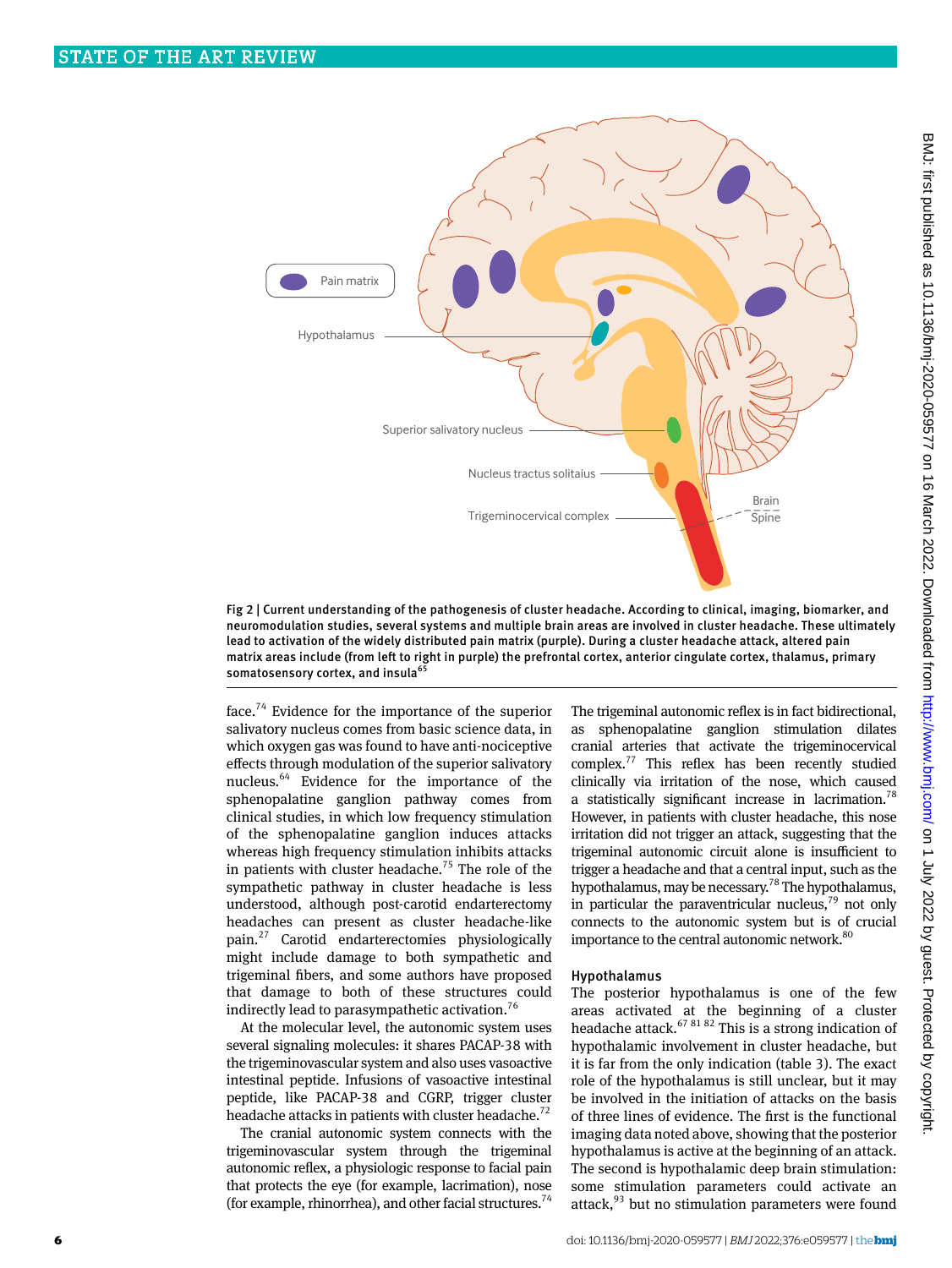|                                                                     | Table 3   Multiple lines of evidence for hypothalamic involvement in cluster headache                                                                                                         |                                                                              |
|---------------------------------------------------------------------|-----------------------------------------------------------------------------------------------------------------------------------------------------------------------------------------------|------------------------------------------------------------------------------|
| Feature                                                             | Clinical data                                                                                                                                                                                 | Relevant hypothalamic area                                                   |
| Circadian periodicity <sup>83 84</sup>                              | Most patients have headaches at the same time each day. Across multiple time zones, the most<br>common time for an attack is 2 am                                                             | Suprachiasmatic nucleus                                                      |
| Circannual periodicity <sup>65</sup>                                | In episodic CH, the most common seasons for a headache cycle are spring and fall. Patients with<br>chronic CH may have yearly cycles in the frequency of attacks                              | Unknown, suspect suprachiasmatic<br>nucleus                                  |
| Restlessness/agitation <sup>85</sup>                                | Restlessness/agitation is a defining criterion of cluster headache                                                                                                                            | Ventromedial hypothalamus                                                    |
| Structural imaging <sup>6781</sup>                                  | VBM: enlargement of the anterior hypothalamus                                                                                                                                                 | Anterior hypothalamus (including<br>suprachiasmatic nucleus)                 |
| Functional imaging <sup>6781</sup>                                  | PET: activation of the ipsilateral inferior posterior hypothalamus in nitroglycerin triggered CH attacks Multiple                                                                             |                                                                              |
|                                                                     | fMRI: activation of the ipsilateral hypothalamus in spontaneous CH attacks                                                                                                                    |                                                                              |
|                                                                     | Resting state fMRI: abnormal functional connectivity of the hypothalamus; in patients with episodic<br>CH, this connectively changes when in cycle versus out of cycle                        |                                                                              |
| Biochemical imaging <sup>81</sup>                                   | $^{1}$ H-MRS: altered hypothalamic ratios of choline/creatine and N-acetylaspartate/creatine                                                                                                  | Unknown                                                                      |
| Signaling molecules shared with<br>other CH systems <sup>8687</sup> | CGRP (shared with trigeminovascular system); VIP (shared with autonomic system); PACAP (shared<br>with trigeminovascular and autonomic systems)                                               | Multiple                                                                     |
| Endocrine changes <sup>88 89</sup>                                  | Alterations in follicle stimulating hormone, growth hormone, luteinizing hormone, prolactin,<br>testosterone, and thyroid stimulating hormone                                                 | Multiple                                                                     |
| Genetics <sup>90</sup>                                              | Multiple studies have found mutations in the HCRTR2 gene                                                                                                                                      | Multiple                                                                     |
| CH treatments that act on<br>hypothalamus <sup>9192</sup>           | Hypothalamic DBS, verapamil, corticosteroids, melatonin, lithium, valproic acid, baclofen                                                                                                     | Posterior hypothalamus (for DBS);<br>suprachiasmatic nucleus (for all drugs) |
|                                                                     | CCPP-calcitonin gono related pontido. CH-cluster hoadacho: DRS-doop brain stimulation: fMPI-functional magnotic reconance imaging: <sup>1</sup> H-MPS-proton magnotic reconance spectroscopy. |                                                                              |

CGRP=calcitonin gene related peptide; CH=cluster headache; DBS=deep brain stimulation; fMRI=functional magnetic resonance imaging; <sup>1</sup>H-MRS=proton magnetic resonance spectroscopy;<br>HCRTR2=hypocretin (orexin) receptor 2; PAC intestinal peptide.

> to terminate an ongoing attack.<sup>94</sup> The third is clinical observations suggesting that the autonomic and trigeminovascular systems are likely not involved in the initiation of attacks. Some patients with cluster headache do not have autonomic features, $^{29}$ suggesting that the autonomic system is not vital to attack initiation. Also, patients with cluster headache were treated in the past with complete trigeminal nerve section; afterwards, some patients had attacks with autonomic features but without pain. $95$  This suggests that the trigeminovascular system, or at least the peripheral part of this system, is also not vital to attack initiation.

> The hypothalamus has direct connections with the trigeminovascular and autonomic systems, as preclinical studies show direct connections to the trigeminal nucleus caudalis and superior salivatory nucleus, respectively.<sup>96 97</sup> The exact function of these connections has not been fully elucidated, however.

#### Genetics

Two recent systematic reviews have found a rate of a family history of cluster headache between 6.3% and  $8.2\%$ ,  $90\%$   $98$  Both autosomal dominant and recessive patterns of inheritance were found, suggesting that multiple genes may be involved. Unsurprisingly, several candidate genes with pathophysiologic relevance to cluster headache have been identified. A recent systematic review of studies of the genetics of cluster headache, which analyzed single nucleotide polymorphisms found in at least two study populations, found two promising single nucleotide polymorphisms on the orexin (hypocretin) 2 receptor gene mutation,  $99\,100$  although these were not significant after correction for multiple testing.101 Two recent genome-wide association studies identified the same four new genetic loci<sup>102</sup>; their functions need further investigation, as some are located near known genes or on introns of known genes. Smaller and less definitive studies

have also found associations with PACAP receptor type 1, membrane metalloendopeptidase,<sup>103</sup> alcohol dehydrogenase 4, and G protein  $\beta$  3.<sup>104</sup> Cluster headache may ultimately result from a combination of susceptibility genes and environmental factors.

## **Investigation**

The recommended investigations for cluster headache consider the differential diagnosis of cluster headache, including secondary causes of cluster headache as discussed above in the "Differential diagnosis" section. A consensus statement from the European Headache Federation recommends magnetic resonance imaging (MRI) of the brain in all patients with cluster headache (with detailed views of the cavernous sinus and pituitary area); in refractory patients, it recommends consideration of magnetic resonance angiography (MRA) of the head and neck, pituitary laboratory testing, a sleep study for obstructive sleep apnea, and, in patients with Horner syndrome, imaging of the lung apex. $105$ 

## **Treatment**

## Guidelines

Treatments for cluster headache can be divided into acute or "as needed" therapies, bridge or "short term preventive" therapies that can be taken only for short courses, and preventive therapies. Below, we discuss acute, bridge, and preventive therapies listed by the AHS (published in  $2016$ )<sup>106</sup> and EFNS (published in 2006), $107$  as well as clinical trial data published since 2016. The AHS guidelines also used data from a 2010 systematic review of double blind, randomized controlled trials. $108$  Both groups used systematic reviews of the existing literature, but the AHS criteria were stricter in two areas. Firstly, the AHS systematic review included only randomized controlled trials whereas the EFNS systematic review included controlled trials and case series of five or more patients. Secondly, the AHS recommendation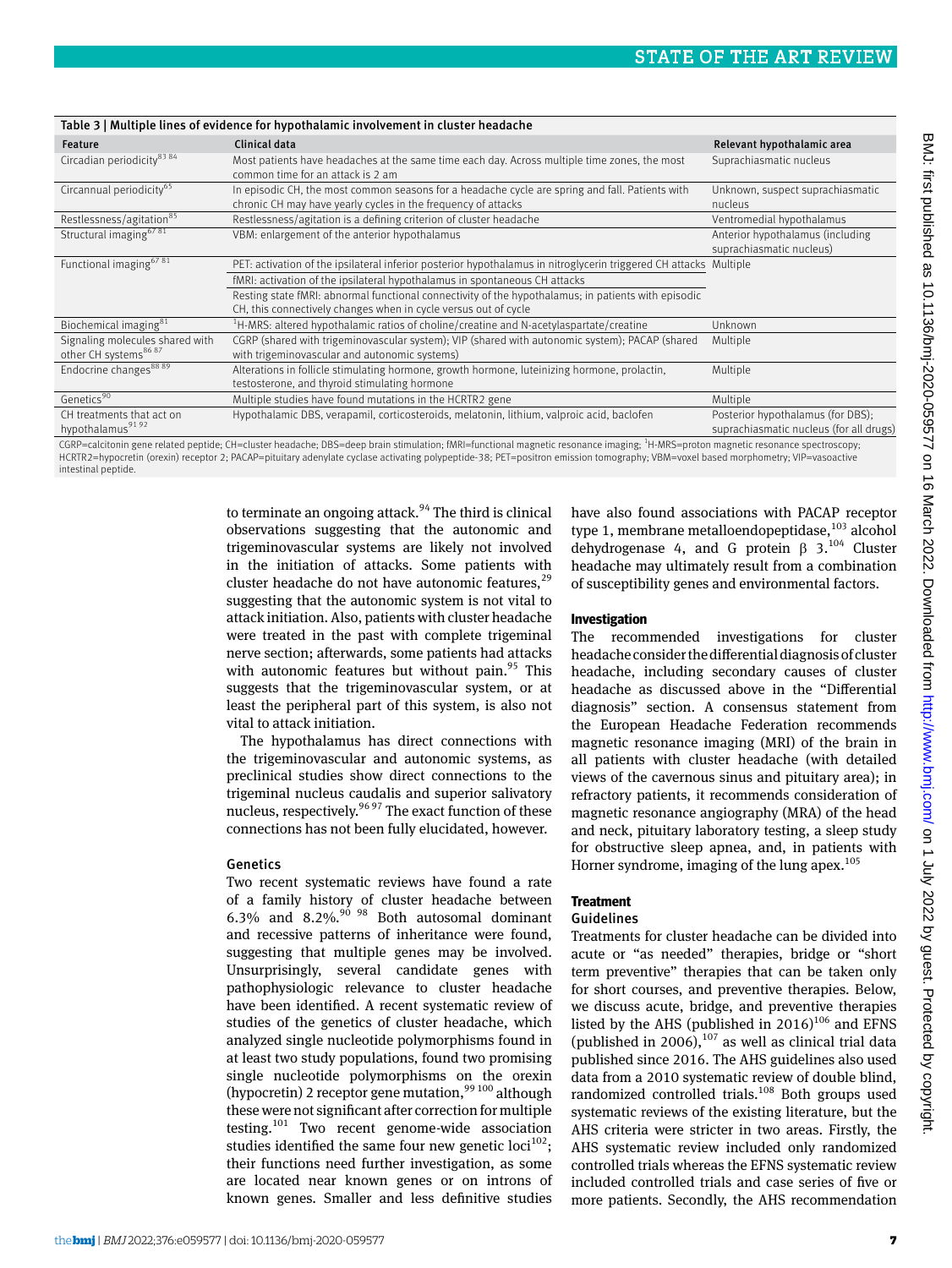|                              | Summary                                                 | Table 4   Acute therapies for cluster headache                                                                                                                                                                                                                                                                                                                                                   |                                                                        |                                                                                                              | Specific studies                                                                           |            |                                                                                                                                                                                                                               |                                                                                                          |                                                                                                                                    |
|------------------------------|---------------------------------------------------------|--------------------------------------------------------------------------------------------------------------------------------------------------------------------------------------------------------------------------------------------------------------------------------------------------------------------------------------------------------------------------------------------------|------------------------------------------------------------------------|--------------------------------------------------------------------------------------------------------------|--------------------------------------------------------------------------------------------|------------|-------------------------------------------------------------------------------------------------------------------------------------------------------------------------------------------------------------------------------|----------------------------------------------------------------------------------------------------------|------------------------------------------------------------------------------------------------------------------------------------|
| Treatment                    | Effective dose*                                         | Pharmacology / relevance<br>to cluster headache                                                                                                                                                                                                                                                                                                                                                  | Adverse events                                                         | Other comments                                                                                               | Study design                                                                               | å          | Dose / regimen                                                                                                                                                                                                                | Primary outcome                                                                                          | Results (95% CI or other<br>specified)                                                                                             |
| Oxygen <sup>64</sup> 110-112 | L/min with NRB<br>100% at 6-12<br>$\text{mask}^{\star}$ | Inactivation of autonomic<br>systems governing pain                                                                                                                                                                                                                                                                                                                                              | Minimal                                                                | times daily with minimal<br>risk; requires NRB mask<br>Can be taken multiple<br>and regulator for high       | controlled, crossover <sup>110</sup><br>Double blind, placebo                              | 19         | 100% O, vair, 6 L/min,<br>15 min, NRB mask                                                                                                                                                                                    | 1=slight, 0=none)<br>min (3=complete,<br>Pain relief at 15<br>$2 =$ substantial,                         | $0, 1.93$ (SE 0.22), air 0.77<br>(0.23), Pc0.01                                                                                    |
|                              |                                                         |                                                                                                                                                                                                                                                                                                                                                                                                  |                                                                        | flow                                                                                                         | blind, placebo controlled,<br>Randomized, double<br>$C$ rossover $^{111}$                  | 109        | min, 15 min, NRB mask<br>100% $O_2$ v air, 12 L/                                                                                                                                                                              | or adequate relief) at<br>Percentage with pain<br>relief (pain freedom<br>$15$ min                       | 0, 78% (71% to 85%),<br>air 20% (14% to 26%),<br>P<0.001                                                                           |
| Sumatriptan <sup>65</sup>    | 6 mg SC, 20 mg<br>nasal                                 | trigeminocervical complex<br>agonist; modulation of<br>Serotonin 1B and 1D                                                                                                                                                                                                                                                                                                                       | fort; jaw/<br>neck pain; anxiety<br>Chest discom                       | patients with vascular<br>disorders (history of<br>Contraindicated in                                        | Multicenter, randomized<br>controlled, crossover <sup>113</sup><br>double blind, placebo   | 39         | $\geq$<br>Sumatriptan 6 mg<br>saline SC                                                                                                                                                                                       | Percentage with pain<br>relief at 15 min                                                                 | Sumatriptan 74%, placebo<br>26%, P<0.001                                                                                           |
|                              |                                                         |                                                                                                                                                                                                                                                                                                                                                                                                  |                                                                        | infarction, Raynaud's)<br>stroke, myocardial                                                                 | Multicenter, randomized<br>controlled, crossover <sup>114</sup><br>double blind, placebo   | 15         | Sumatriptan 0, 6, 12<br>mg SC                                                                                                                                                                                                 | Percentage with pain<br>relief at 10 min                                                                 | (P<0.001) (P v placebo)<br>0 mg 25%, 6 mg 49%<br>(P<0.001), 12 mg 63%                                                              |
|                              |                                                         |                                                                                                                                                                                                                                                                                                                                                                                                  |                                                                        |                                                                                                              | Multicenter, randomized<br>controlled, crossover <sup>115</sup><br>double blind, placebo   | 77         | $\geq$<br>Sumatriptan 20 mg<br>placebo nasal                                                                                                                                                                                  | pain<br>Percentage with<br>relief at 30 min                                                              | Sumatriptan 57%, placebo<br>26%, P=0.002                                                                                           |
| Zolmitriptan                 | 5-10 mg nasal<br>or oral                                | Same as sumatriptan                                                                                                                                                                                                                                                                                                                                                                              | Same as sumatriptan                                                    | Same as sumatriptan                                                                                          | Multicenter, randomized<br>controlled, crossover <sup>116</sup><br>double blind, placebo   | 69         | 5,10<br>Zolmitriptan 0,<br>mg nasal                                                                                                                                                                                           | Percentage with pain<br>relief at 30 min                                                                 | (P<0.002) (P v placebo)<br>(P<0.002), 10 mg 61%<br>0 mg 23%, 5 mg 42%                                                              |
|                              |                                                         |                                                                                                                                                                                                                                                                                                                                                                                                  |                                                                        |                                                                                                              | Multicenter, randomized<br>controlled, crossover <sup>117</sup><br>double blind, placebo   | 52         | 5,10<br>Zolmitriptan 0,<br>mg nasal                                                                                                                                                                                           | Percentage with pain<br>relief at 30 min                                                                 | (P<0.05), 10 mg 63.3%<br>0 mg 30%, 5 mg 50%<br>$(P0.01) (P V$ placebo)                                                             |
|                              |                                                         |                                                                                                                                                                                                                                                                                                                                                                                                  |                                                                        |                                                                                                              | Multicenter, randomized<br>controlled, crossover <sup>118</sup><br>double blind, placebo   | 114        | Zolmitriptan O, 5, 10<br>mg oral                                                                                                                                                                                              | Percentage with pain<br>$\overline{5}$<br>point reduction on<br>relief at 30 min (2<br>point pain scale) | (P=0.02); CCH: 0 mg 31.3%,<br>39.8% (NS), 10 mg 46.8%<br>5 mg 16.1% (NS), 10 mg<br>ECH: 0 mg 28.9%, 5 mg<br>25% (NS) (P v placebo) |
| Octreotide <sup>119</sup>    | 100 µg SC                                               | with longer half life, may<br>decrease CGRP and VIP<br>Somatostatin analog<br>concentrations                                                                                                                                                                                                                                                                                                     | vomiting; diarrhea or<br>Abdominal pain;<br>constipation<br>nausea and | Caution in patients<br>with diabetes or<br>cholelithiasis                                                    | Randomized, double blind,<br>crossover <sup>119</sup>                                      | $\sqrt{4}$ | Octreotide 100 µg SC v<br>placebo                                                                                                                                                                                             | Percentage with pain<br>relief at 30 min                                                                 | Octreotide 52%, placebo<br>36%, P=0.007                                                                                            |
| Lidocaine <sup>120</sup>     | 1 mL 10%<br>solution                                    | sphenopalatine ganglion<br>nerve conduction at<br>Inactivation of                                                                                                                                                                                                                                                                                                                                | Lightheadedness;<br>dizziness                                          |                                                                                                              | Double blind, placebo<br>controlled, sublingual<br>$0.9$ mg NTG induced<br>attack $^{120}$ | 15         | Lidocaine 10%, cocaine<br>sphenopalatine fossae<br>applied to bilateral<br>10%, saline 1 mL                                                                                                                                   | Time to pain freedom<br>(min)                                                                            | P<0.01), cocaine 31.3 (13.1,<br>P<0.01), saline 59.3 (12.3)<br>Lidocaine 37.0 (SD 7.8,<br>(P v saline)                             |
| nVNS <sup>121-123</sup>      | stimulations<br>Three 2 min                             | Modulation of trigeminal<br>signaling through vagal<br>stimulation                                                                                                                                                                                                                                                                                                                               | Dizziness; neck pain                                                   | patients with metallic<br>Contraindicated in<br>hardware in neck,<br>significant carotid<br>carotid surgery, | Multicenter, randomized,<br>double blind, sham<br>controlled <sup>121</sup>                | 133        | nVNS v sham (low<br>frequency)                                                                                                                                                                                                | Proportion with pain<br>relief at 15 min                                                                 | P=0.008; CCH: nVNS 13.6%,<br>15.1%, P=0.1; ECH: nVNS<br>Total: nVNS 26.7%, sham<br>sham 23.1%, P=0.48<br>34.2%, sham 10.6%,        |
|                              |                                                         |                                                                                                                                                                                                                                                                                                                                                                                                  |                                                                        | electrical devices (eg,<br>disease, implanted<br>pacemaker)                                                  | Multicenter, randomized,<br>double blind, sham<br>controlled <sup>118</sup>                | 102        | nVNS v sham (low<br>frequency)                                                                                                                                                                                                | Proportion of attacks<br>pain free at 15 min                                                             | CCH: nVNS 5%, sham 13%<br>12%, P=0.71; ECH: nVNS<br>48%, sham 6%, P<0.01;<br>Total: nVNS 14%, sham<br>$P = 0.13$                   |
|                              |                                                         | CCH=chronic duster headache; CGRP=calcitonin gene related peptide; Cl=confidence interval; ECH=episodic cluster headache; NRB=non-rebreather; NTG=nitroglycerin; nVNS=non-invasive vagus nerve stimulation; SC=subcutaneous; S<br>Pain relief=reduction from moderate-severe to none-mild pain (unless otherwise specified).<br>deviation; SE=standard error; VIP=vasoactive intestinal peptide. |                                                                        |                                                                                                              |                                                                                            |            | *Efective dose based on published studies, although other doses may be used dinically. For example, oxgen prescribing instructions recommend that patients and oxygen suppliers should be prepared to use flow rates of at L9 |                                                                                                          |                                                                                                                                    |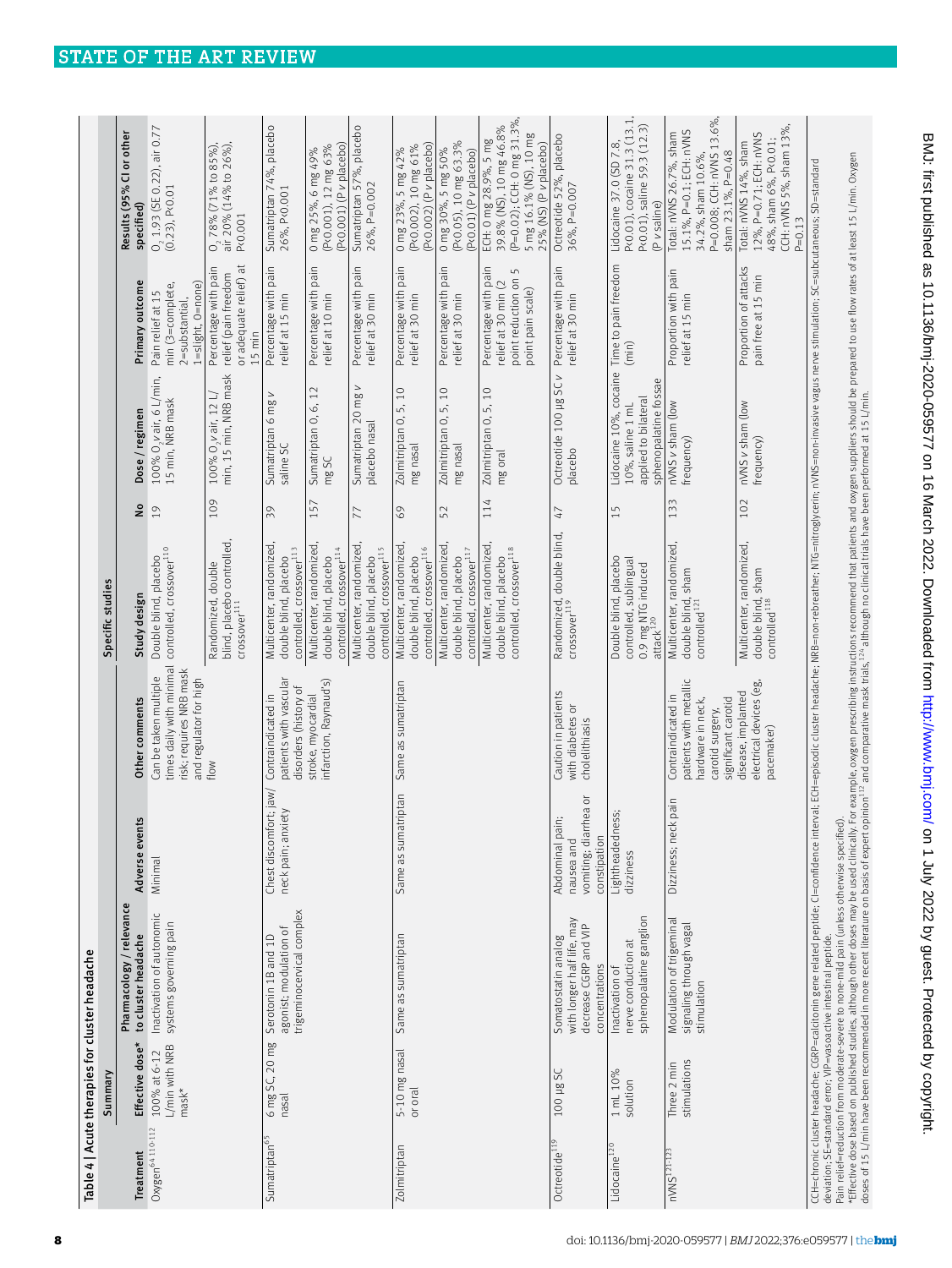levels (A, B, C, and U) were based on the level of evidence (for example, level A studies required two high level or "class I" trials), whereas the EFNS recommendation levels (A, B, and C) were based on a combination of level of evidence and effectiveness.

## Acute treatment

The first line acute treatments for cluster headache are subcutaneous sumatriptan and oxygen. Expert guidelines have given both of these treatments level  $\overline{A}$  evidence,<sup>12</sup> and surveys of patients have generally found triptans and oxygen to be the most effective acute treatments.<sup>5</sup> <sup>109</sup> Often, both treatments are prescribed: daily use of subcutaneous sumatriptan for weeks or more is not favored owing to its vasoconstrictive properties, and oxygen has logistical limitations such as portability (table 4).

## Subcutaneous sumatriptan

Subcutaneous sumatriptan may be the single most effective acute treatment according to data from surveys of patients. $109$  113 More rapid forms of administration of the triptans are preferred, starting with subcutaneous sumatriptan, followed by nasal zolmitriptan and nasal sumatriptan, followed by oral zolmitriptan. The triptans cause vasoconstriction via activation of the  $5HT_{1B}$  receptor and are not recommended in patients with vascular disorders such as myocardial infarctions, strokes, and uncontrolled hypertension.

#### Oxygen

Inhaled oxygen effectively treats attacks at flow rates of 6 L/min and 12 L/min.<sup>110 111</sup> Higher flow rates are generally preferred, with a survey of patients suggesting that flow rates over 10 L/min were more efficacious than those under 10 L/min and as efficacious as injectable sumatriptan. $47$  To achieve high flow rates, the prescription for oxygen requires not only an oxygen tank but also two accessories: a non-rebreather mask, or possibly a demand-valve mask,  $125$  and a regulator placed on the tank to increase the flow rate. $112$  Oxygen has a high effectiveness and low side effects compared with other acute drug treatments.<sup>5</sup> Contraindications are rare but include the risk of fire: smoking and open flames are prohibited when using  $oxygen.<sup>126</sup>$  As the rate of smoking is high in patients with cluster headache, those who smoke should be made aware not to smoke or have other people nearby smoke when the oxygen is in use. Another risk is carbon dioxide retainers, such as patients with very severe chronic obstructive pulmonary disease. In carbon dioxide retainers, low oxygen concentrations drive the breathing reflex; supplementary oxygen would decrease this drive.<sup>127</sup>

#### Non-invasive vagus nerve stimulation

Non-invasive vagus nerve stimulation was recently shown in two clinical trials to be effective in aborting attacks in patients with episodic but not chronic cluster headache.121 122 Like oxygen, non-invasive vagus nerve stimulation is a treatment that can be safely used on a regular basis. Contraindications include implanted medical devices (for example, pacemaker or hearing aid implants) and implanted metal near the neck (for example, carotid stent or cervical bone screw). The device has not been

| Table 5   Transitional therapies for cluster headache                                                                                             |                           |                                                                                                                      |                                                                                                                                    |                                                                                                                                                               |                                                                                                                        |                   |                                                                                                                                                                                                               |                                                                                                                         |                                                                                                                                                      |
|---------------------------------------------------------------------------------------------------------------------------------------------------|---------------------------|----------------------------------------------------------------------------------------------------------------------|------------------------------------------------------------------------------------------------------------------------------------|---------------------------------------------------------------------------------------------------------------------------------------------------------------|------------------------------------------------------------------------------------------------------------------------|-------------------|---------------------------------------------------------------------------------------------------------------------------------------------------------------------------------------------------------------|-------------------------------------------------------------------------------------------------------------------------|------------------------------------------------------------------------------------------------------------------------------------------------------|
|                                                                                                                                                   | Summary                   |                                                                                                                      |                                                                                                                                    |                                                                                                                                                               | <b>Specific studies</b>                                                                                                |                   |                                                                                                                                                                                                               |                                                                                                                         |                                                                                                                                                      |
| <b>Treatment</b>                                                                                                                                  | <b>Effective</b><br>dose* | Pharmacology /<br>relevance to cluster<br>headache                                                                   | Adverse events                                                                                                                     | Other comments                                                                                                                                                | Study design                                                                                                           | <b>No</b>         | Dose / regimen                                                                                                                                                                                                | Primary<br>outcome                                                                                                      | Results (95%<br>CI or other<br>specified)                                                                                                            |
| SC occipital steroid<br>injection (cortivazol,<br>methylprednisolone,<br>triamcinolone.<br>betamethasone; $+/-$<br>anesthetic) <sup>128-130</sup> | Not defined               | Modulation of TCC:<br>anti-inflammation:<br>hypothalamic-<br>pituitary-adrenal<br>axis effects;<br>circadian effects | Pain; bleeding;<br>infection:<br>localized hair<br>loss                                                                            | Less effective than<br>systemic steroids;<br>fewer side effects<br>than systemic<br>steroids                                                                  | Randomized.<br>double blind.<br>placebo<br>controlled <sup>129</sup>                                                   | 43                | Cortivazol 3.75<br>mg v. saline, 1.5<br>mL unilateral SC<br>suboccipital injection,<br>3 injections 48-72 h<br>apart, each adjunctive<br>to prophylaxis                                                       | Reduction<br>to $\leq 2$ daily<br>attacks in the<br>72 h period<br>2-4 days after to 116.9),<br>third injection P=0.012 | Cortivazol<br>$20/21$ , placebo<br>12/22, odds<br>ratio 14.5 (1.8)                                                                                   |
|                                                                                                                                                   |                           |                                                                                                                      |                                                                                                                                    |                                                                                                                                                               | Randomized,<br>double blind,<br>placebo<br>controlled <sup>131</sup>                                                   | 23                | Betamethasone<br>diproprionate 12.46<br>mg + betamethasone<br>disodium phosphate<br>5.26 mg $+ .5$ mL<br>xylocaine 2% v saline<br>+ 0.5 mL xylocaine<br>2%, 2.5 mL unilateral<br>SC suboccipital<br>injection | Proportion<br>attack-free<br>days $3-7$ ;<br>days $3-28$                                                                | Days 3-7:<br>betamethasone<br>$11/13$ , placebo<br>$0/10$ , P<0.001;<br>days 3-28:<br>betamethasone<br>$10/13$ , placebo<br>0/10, P <sub>0.003</sub> |
| Oral<br>prednisone <sup>130</sup> 132 133                                                                                                         | Not defined               | Anti-inflammation;<br>hypothalamic-<br>pituitary-adrenal<br>axis effects;<br>circadian effects                       | Agitation;<br>glucose<br>intolerance:<br>weight gain;<br>bone density<br>loss; avascular<br>hip necrosis;<br>immune<br>suppression | Taper duration<br>does not seem<br>to predict attack<br>recurrence.<br>Attacks may return<br>after tapering<br>off steroids.<br>even while on a<br>preventive | Multicenter,<br>randomized,<br>double blind,<br>placebo<br>controlled.<br>adjunct to<br>verapamil<br>uptitration $132$ | 109<br><b>ECH</b> | Prednisone v placebo,<br>100 mg daily for 5<br>days, titrating down<br>by 20 mg every 3 days treatment<br>until off; verapamil<br>started in parallel                                                         | Mean number Prednisone<br>of attacks in<br>first week of                                                                | $7.1$ (SD 6.5),<br>placebo 9.5<br>$(6.0)$ , P=0.002                                                                                                  |

CI=confidence interval; ECH=episodic cluster headache; SC=subcutaneous; SD=standard deviation; TCC=trigeminocervical complex. \*Effective doses are not clearly defined for these transitional treatments; a variety of doses/regimens are used clinically.

the <mark>bmj</mark> | *BMJ* 2022;376:e059577 | doi: 10.1136/bmj-2020-059577 9 **9 | page 10.11** | **9 | page 10.11** | **9 | page 10.11** | **9 | page 10.11** | **9 | page 10.11** | **9 | page 10.11** | **9 | page 10.11** | **9 | page 10.11** | **9**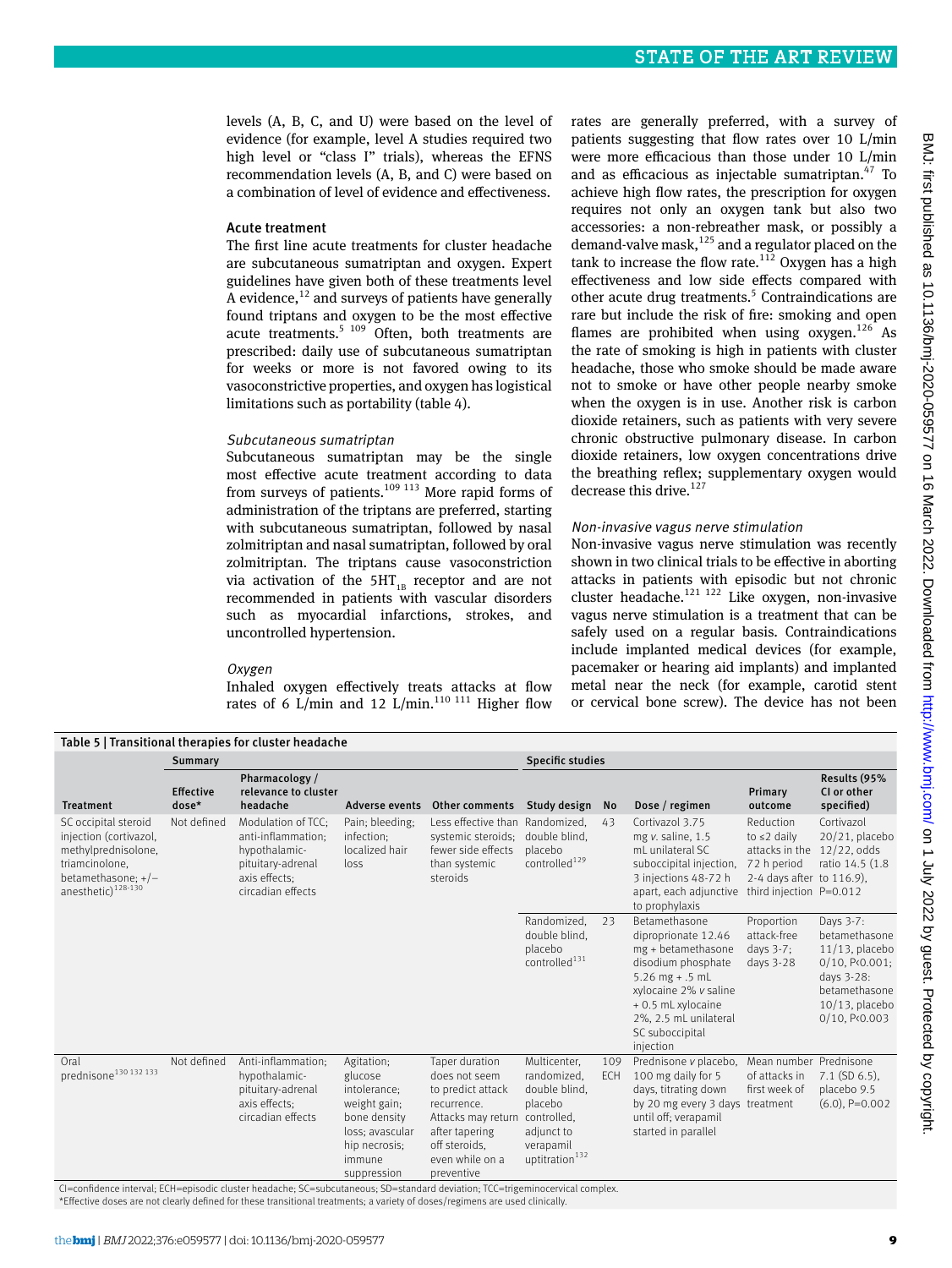studied in patients with several conditions including carotid atherosclerosis, uncontrolled hypertension, abnormal electrocardiograms, or a history of seizures.

#### Transitional treatment

Transitional or bridge therapies are important tools in the management of cluster headache. Whereas preventive drugs are uptitrated during times of high headache burden, transitional treatments can provide relatively quick relief for a brief period. They may also be used to terminate periods in episodic cluster headache or induce a period of remission in chronic cluster headache (table 5).

#### Corticosteroids

Corticosteroids have been delivered via occipital nerve blocks and via oral tablets; both methods of delivery have shown benefit using a variety of corticosteroids types and dosages.<sup>134-138</sup> Occipital and suboccipital nerve blocks were investigated in a meta-analysis, showing a relative risk ratio of 4.86 for freedom from pain at one month compared with control (across two randomized controlled studies and 66 participants), as well as an overall 50% freedom from pain at one month (across five randomized studies and 156 participants with cluster headache).<sup>128</sup> The exact components of the blocks differed widely. The systematic review identified 12 observational and randomized studies that used a variety of steroids (betamethasone 18- 21 mg, cortivazol 3.75 mg in three injections every 48-72 hours, methylprednisolone 32-160 mg, or triamcinolone 40 mg), usually combined with a local anesthetic (bupivacaine 0.5% 2-4 mL, lidocaine 1% 2-9 mL, lidocaine 2% 0.5-5 mL, or prilocaine 1%). For oral steroids, a recent randomized controlled trial showed significant improvement with a 17 day course of prednisone (starting at 100 mg daily for five days, then titrating down by 20 mg every three days). $132$ Observational studies of various oral corticosteroid pulses, as well as intravenous methylprednisolone, have also been described.<sup>133-137</sup>

#### Dihydroergotamine

Dihydroergotamine is an ergot compound with clinical effects in cluster headache likely due to its serotonergic activity.<sup>139</sup> Although dihydroergotamine is not specifically recommended by current guidelines, several retrospective analyses support its use in cluster headache.<sup>138</sup> Variations on the dihydroergotamine pulse regimen lasting from three days to three weeks, involving combinations of intravenous, subcutaneous, and intranasal administrations in inpatient and/or outpatient settings have also been described.<sup>138 140</sup>

## Preventive treatment

Generally, patients with chronic symptoms need continual preventive therapy, whereas patients with episodic symptoms need it only during their cluster period. Exceptions do exist; for instance, a patient with multiple annual cycles may choose to stay on

preventive therapy year-round. Some patients with episodic symptoms may start preventives before their anticipated period, during the prodromal stage. Preventive treatment usually does not eliminate attacks but reduces their frequency, intensity, or both, necessitating continued access to effective abortive therapy. More than one preventive may be used for more effective suppression, although evidence for combination treatment is limited. Table 6 shows the treatments for which good evidence in cluster prevention exists. These are discussed below in additional detail.

## Verapamil

Verapamil is a calcium channel blocker and considered the first line preventive. Activity in several monoaminergic neurotransmitter systems and the hypothalamus may be relevant to verapamil's cluster suppressing effects.<sup>141</sup> In controlled trials, verapamil 120 mg immediate release three times daily reduced headache burden by at least 50% after one to two weeks of treatment in both episodic and chronic cluster headache.<sup>143 144</sup> Sustained release verapamil is available, although it is generally not thought to be as effective as the immediate release formulation. Constipation and prolongation of the cardiac P-R interval are of primary concern with the use of verapamil. Electrocardiographic monitoring is recommended before initiation, one to two weeks after an increase in dose, and every six months thereafter.<sup>159</sup>

## Lithium carbonate

Lithium carbonate is an agent with a long medical history and primary clinical application in the management of mood disorders. Lithium interrupts G-protein signaling, implicating several neurotransmitter systems, and it also affects hypothalamic and sleep function.<sup>138</sup> Lithium is less commonly used than other modern preventives, given its narrow therapeutic range and undesirable side effect profile, including somnolence, thyroid dysfunction, and diabetes insipidus.

#### Melatonin

Melatonin is a circadian hormone produced by the pineal gland best known for its role in sleep. Nightly melatonin (10 mg orally) was reported to terminate cluster attacks in half of participants in a placebo controlled trial.<sup>146</sup>

#### Civamide

Civamide (zucapsaicin) is a synthetically produced *cis* isomer of capsaicin, the naturally occurring "active ingredient" of hot peppers. Civamide inhibits pain transmission by activating the vanilloid 1 receptor (or transient receptor potential cation channel subfamily V member 1 receptor) and by blocking calcium channels.<sup>151</sup> Nasal burning and lacrimation were commonly reported adverse events, resulting in 17% of participants withdrawing from the civamide group. $151$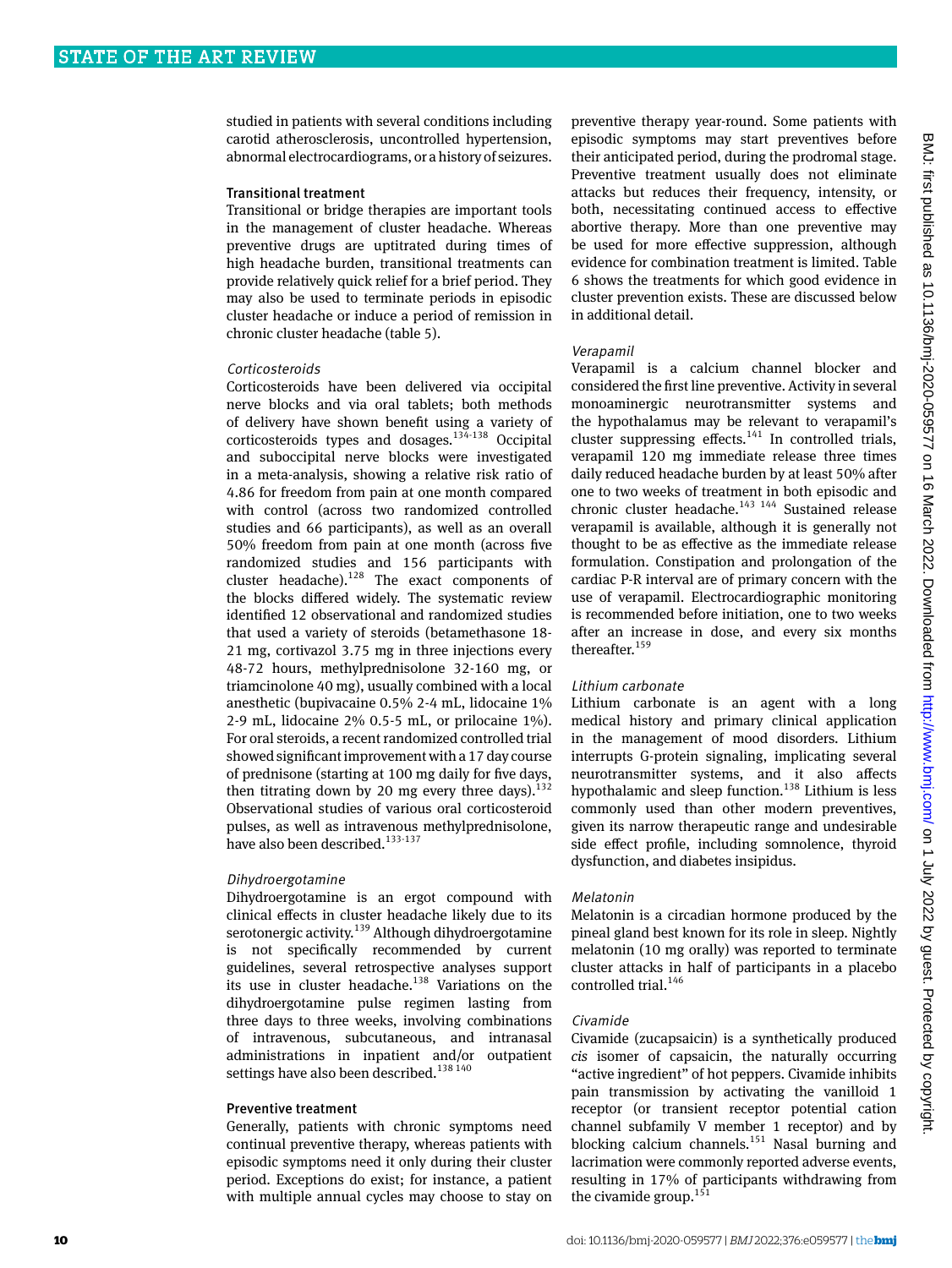# Topiramate

Topiramate is used widely in neurology to treat epilepsy, neuropathy, tremor, and migraine. In addition to its well known role as an inhibitor of carbonic anhydrase, topiramate has several other pharmacologic targets, including sodium and calcium channels and the γ aminobutyric acid (GABA)-A receptor. Open label trials of topiramate in cluster headache support clinical efficacy, although no controlled studies exist.<sup>160</sup> In the most recent prospective study investigating topiramate in cluster headache, the average dose of 273 (range 100-400) mg induced remission in nine of 12 patients with episodic cluster headache in an average of 10.7 (6-18) days, representing a 51% reduction in the duration of remaining cluster period.<sup>155</sup>

# Baclofen

Baclofen is a GABA-B receptor agonist. It is best known as a muscle relaxer, but clinical effects in pain conditions such as trigeminal neuralgia, glossopharyngeal neuralgia, and post-herpetic neuralgia support its consideration in headache disorders. In an open label study of baclofen in episodic cluster headache, 12 of 16 participants were attack-free after one week of treatment at a dose of 15-30 mg divided three times daily.<sup>158</sup>

# Other oral agents

The antiepileptics valproic acid and gabapentin have been studied in open label trials, showing some preventive effects. $154 \times 156 \times 157$  One controlled trial of valproic acid in 96 patients with cluster headache showed no difference from placebo.<sup>153</sup> At international normalized ratio levels between 1.5 and 1.9, warfarin was shown to induce remission of four weeks or longer in half of the 34 patients with medically refractory chronic cluster headache during the 12 week treatment period in a placebo controlled, crossover pilot study.<sup>152</sup> The need for laboratory monitoring and the risk of bleeding in people who self-injure during attacks may preclude practical and safe use in cluster headache (see video 1 for a case of self-injury in a patient on anticoagulation), and this drug is not routinely used in cluster headache management.

# Galcanezumab

Galcanezumab, a humanized monoclonal antibody against CGRP, is the newest preventive drug available for episodic cluster headache. In weeks 1 through 3 after injection, 71% of patients with episodic cluster headache who received galcanezumab had a 50% or greater reduction in weekly attacks, compared with 53% who received placebo.<sup>148</sup> Importantly, the dose for cluster headache is 300 mg monthly, whereas the dose for migraine is only 120 mg. Galcanezumab was not as effective in a separate trial for chronic cluster headache.<sup>161</sup> However, given the refractory nature of chronic cluster headache in many patients, some authors advocate its use in chronic cluster headache given its effectiveness in isolated cases. $162$ 

## Neuromodulation

The non-invasive vagus nerve stimulation device was shown to significantly reduce attack frequency in cluster headache when used as adjunctive therapy compared with standard of care alone. $149 150$ Invasive neuromodulation devices (occipital nerve stimulation, sphenopalatine ganglion stimulation, and deep brain stimulation) are discussed below in the "Refractory" section.

# Patient directed disease management

The diagnostic and treatment challenges endured by many patients with cluster headache has also led to several patient directed measures, including unconventional, and at times illicit, treatments. $^{24}$ Patients may or may not reveal these self-directed methods, although clinicians should be aware that the cluster headache community widely discusses these treatments.

Patients with cluster headache may consume coffee or energy drinks as an acute treatment; both of these contain caffeine, and the second one contains other compounds, such vitamin  $B_{12}$  and taurine.<sup>5 14 24 38</sup> Various vitamin regimens are taken by patients for disease prevention, high dose vitamin D (starting at 50000 IU daily with a maintenance dose of 10000 IU daily) being one of the more common ones. Vitamin D concentrations have been reported to be low in people with cluster headache, $163$  although the role for supra-supplementary dosing in treatment needs further investigation. According to the Institute of Medicine, patients should avoid doses of vitamin D over 125-150 nmol (slightly above the normal range of 30-100 nmol), in part because of the risk of hypercalcemia.164 A randomized, double blind, placebo controlled clinical trial investigating high dose vitamin D in cluster headache is in preparation (clinicaltrials.gov NCT04570475).

For more than two decades, patients with cluster headache have been using classic serotonergic psychedelics, such as lysergic acid diethylamide (LSD) and psilocybin (found in so called "magic mushrooms"), in disease management. Unlike conventional medications, this drug class is reported to induce long term (months or years) reduction of headache burden after limited administration (for example, three doses).<sup>24 165</sup> Importantly, subhallucinogenic doses and non-hallucinogenic congeners of these psychedelic drugs are also reported to have longlasting therapeutic effects. $24$  165 167 The first clinical trials in cluster headache have begun with LSD (NCT03781128) and psilocybin (NCT02981173, NCT04280055). These studies all exclude patients with serious medical disease or psychotic or manic disorders, as psychedelics could lead to serious adverse events in these groups. As psilocybin and other classic psychedelics activate serotonin receptors, certain serotonergic drugs are excluded or limited in these studies. In patients using these substances as treatment, the use of other serotonergic drugs (for example, antidepressants, triptans, or ergotamines) is similarly discouraged.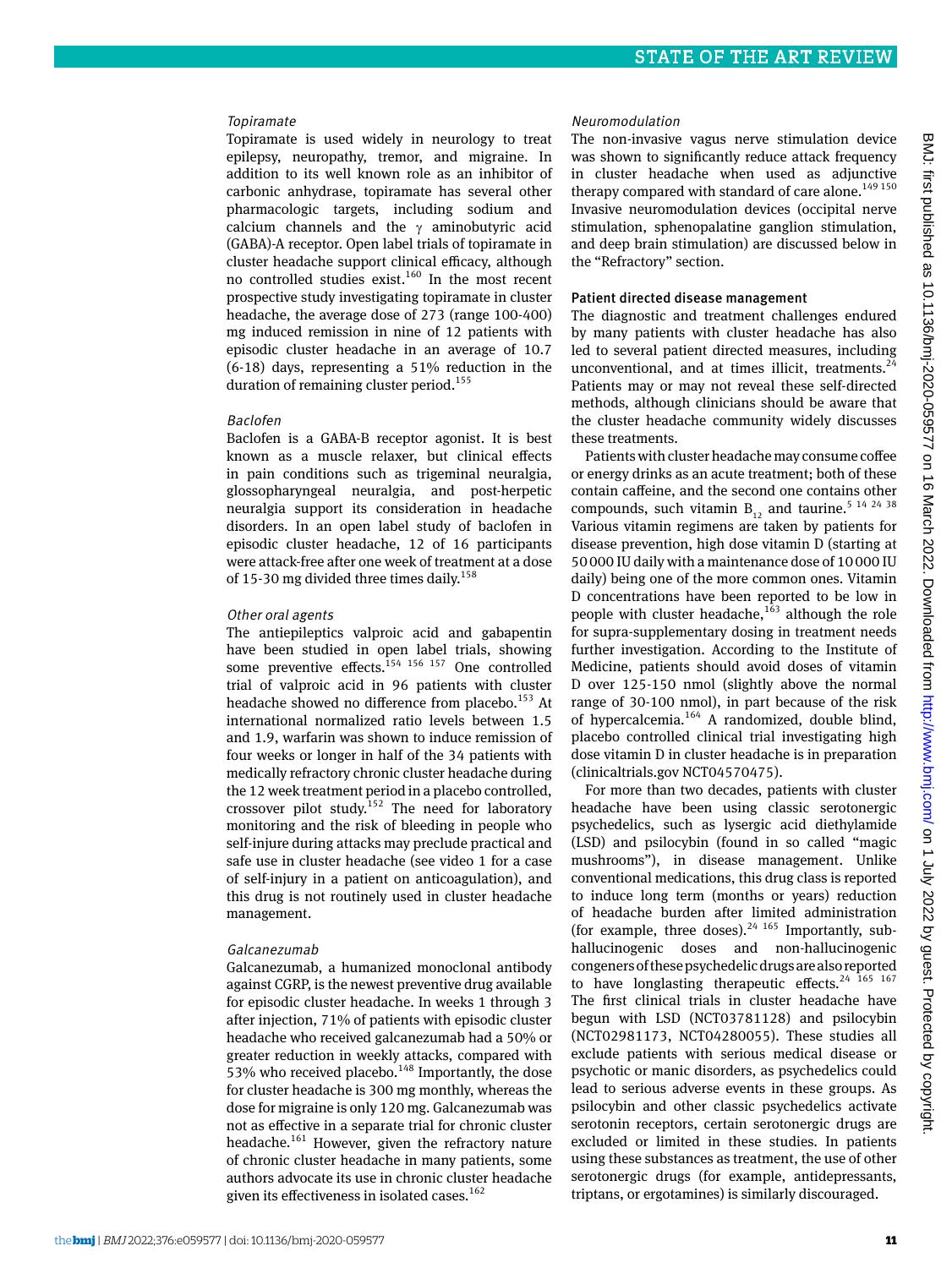| Table 6   Preventive therapies for cluster headache |                                                |                                                                                                                                 |                                                                               |                                                                                                                                 | Specific studies                                                                    |            |                                                                                                     |                                                                                    |                                                                                                                                                 |
|-----------------------------------------------------|------------------------------------------------|---------------------------------------------------------------------------------------------------------------------------------|-------------------------------------------------------------------------------|---------------------------------------------------------------------------------------------------------------------------------|-------------------------------------------------------------------------------------|------------|-----------------------------------------------------------------------------------------------------|------------------------------------------------------------------------------------|-------------------------------------------------------------------------------------------------------------------------------------------------|
|                                                     | Summary                                        |                                                                                                                                 |                                                                               |                                                                                                                                 |                                                                                     |            |                                                                                                     |                                                                                    |                                                                                                                                                 |
| Treatment                                           | Effective dose*                                | relevance to cluster<br>Pharmacology<br>headache                                                                                | events<br>Adverse                                                             | Other comments                                                                                                                  | Study design                                                                        | å          | Dose / regimen                                                                                      | outcome<br>Primary                                                                 | Results (95% CI or other<br>specified)                                                                                                          |
| Verapamil <sup>141 142</sup>                        | 360 mg divided<br>TID (immediate<br>release)   | blockade; affects<br>Calcium channel<br>hypothalamus                                                                            | prolongation; heart<br>hypotension; PR<br>Constipation;<br>block              | changes; evidence lacking<br>Check ECG before starting<br>and ~1 week after dose<br>for sustained release<br>formulation        | dummy, double blind,<br>randomized, double<br>$C$ rossover $^{143}$<br>Multicenter, | 24 CCH     | Verapamil 120 mg TID<br>v lithium carbonate<br>300 mg TID                                           | from baseline or<br>Headache Index<br>(not defined)<br>Improved<br>washout         | both improved from baseline,<br>lithium 37%; over 8 weeks:<br>Week 1: verapamil 50%,<br>P<0.01; no difference<br>between drugs                  |
|                                                     |                                                |                                                                                                                                 |                                                                               |                                                                                                                                 | randomized, double<br>blind, placebo<br>controlled <sup>144</sup><br>Multicenter,   | 30 ECH     | Verapamil 120 mg TID<br>v placebo                                                                   | ≥50% reduction<br>Percentage with<br>in daily attacks<br>from baseline             | verapamil 80%, placebo 0%<br>Week 1: verapamil 40%,<br>placebo 0%; week 2:                                                                      |
| Lithium carbonate <sup>138</sup>                    | 900 mg divided<br>$\Xi$                        | Interruption of G-protein<br>several neurotransmitter<br>cycle and hypothalamus<br>systems; affects sleep<br>signaling; affects | cognitive impairment;<br>diabetes insipidus;<br>hypothyroidism<br>Somnolence; | function. Negative evidence<br>concentrations; check<br>chemistry and thyroid<br>range: check lithium<br>Narrow therapeutic     | dummy, double blind<br>randomized, double<br>$C$ rossover $^{143}$<br>Multicenter,  | 24 CCH     | verapamil 120 mg TID<br>Lithium carbonate<br>300 mg TID v                                           | from baseline or<br>Headache Index<br>(not defined)<br>Improved<br>washout         | verapamil 50%; over 8 weeks:<br>both improved from baseline,<br>Week 1: lithium 37%,<br>P<0.01; no difference<br>between drugs                  |
|                                                     |                                                |                                                                                                                                 |                                                                               | for sustained release<br><b>Formulation</b>                                                                                     | Double blind, placebo<br>controlled, matched<br>parallel groups <sup>145</sup>      | 27 ECH     | (slow release) 800 mg<br>Lithium carbonate<br>nightly v placebo                                     | attack-free after<br>Percentage<br>1 week                                          | Lithium 15% (2% to 45%),<br>placebo 14% (2% to 43%),<br>$P=NS$                                                                                  |
| Melatonin <sup>146 147</sup>                        | 10 mg nightly                                  | Supplementation of<br>endogenous pineal<br>gland product                                                                        | Somnolence (if so,<br>may be taking too<br>bedtime)<br>close to               | Should be taken a couple<br>hours before bedtime.                                                                               | Randomized, double<br>blind, placebo<br>controlled <sup>146</sup>                   | 20         | Melatonin 10 mg<br>nightly v placebo                                                                | attacks over 2<br>Mean daily<br>weeks                                              | 2.7 (0.86), 2.5 (0.86), P=0.7<br>P<0.03; placebo 2.39 (1.01)<br>(baseline, week 1, week 2)<br>Melatonin 3.3 (SD 1.12),<br>1.89(1.51), 1.5(1.7), |
| Galcanezumab <sup>148</sup>                         | 300 mg SC<br>monthly                           | Monoclonal antibody<br>against CGRP                                                                                             | constipation<br>Local injection site<br>reaction;                             | Approved for ECH only                                                                                                           | randomized, double<br>blind, placebo<br>controlled <sup>148</sup><br>Multicenter,   | 106<br>ECH | Galcanezumab 300<br>mg SC v placebo                                                                 | Change in weekly<br>attacks through<br>week 3                                      | Galcanezumab -8.7 (SE 1.4),<br>placebo -5.2 (1.3), P=0.04                                                                                       |
| nVNS <sup>122123</sup> 149150                       | stimulations BID<br>Three 2 min                | trigeminocervical<br>Modulation of<br>nociception                                                                               | oreness<br>at site;<br>Redness<br>muscle s<br>at site                         | prevention in ECH and CCH;<br>EU: acute and preventive<br>US: (1) acute treatment<br>in ECH; (2) adjunctive<br>treatment for CH | randomized, open<br>label, adjunct v<br>SoC <sup>150</sup><br>Multicenter,          | 93 CCH     | stimulations BID +<br>nVNS three 2 min<br>SoC v SoC alone                                           | attacks in weeks<br>$3 - 4$                                                        | SoC alone -2.1 (1.2), P=0.02<br>Change in weekly nVNS + SoC-5.9 (SE 1.2),                                                                       |
| Civamide <sup>151</sup>                             | 100 µL of 0.025%<br>into each nostril<br>daily | Activation of vanilloid 1<br>receptor                                                                                           | Nasal burning; cranial<br>autonomic symptoms<br>(lacrimation,<br>rhinorrhea)  |                                                                                                                                 | randomized, double<br>blind, placebo<br>controlled <sup>151</sup><br>Multicenter,   | 24 ECH     | each nostril daily for<br>vehicle 100 µL into<br>$0.025%$ solution $v$<br>Civamide 100 µL<br>7 days | days after 7 day<br>week over 20<br>attacks per<br>Change in<br>treatment          | Civamide -61.4%, placebo<br>1 only: civamide $-55.5\%$ ,<br>placebo-25.9%, P=0.03<br>-30.9%, P=0.054; week                                      |
| Warfarin                                            | Not defined                                    | K dependent clotting<br>Inhibition of vitamin<br>factors                                                                        | Bleeding                                                                      | Contraindicated in patients<br>with bleeding risk; caution<br>in patients who self-injure<br>during attacks                     | placebo controlled,<br>Randomized,<br>$C$ rossover $^{152}$                         | 34 CCH     | with sham INR and<br>$1.5 - 1.9$ v placebo<br>Warfarin with INR<br>adjustments                      | 24 weeks in<br>Remission<br>duration                                               | Warfarin 50%, placebo<br>11.8%, P=0.004                                                                                                         |
| Sodium valproate                                    | Not defined                                    | gated sodium channels<br>Blockade of voltage                                                                                    | weight gain; alopecia<br>Nausea; tremor;                                      |                                                                                                                                 | randomized, double<br>blind, placebo<br>controlled <sup>153</sup><br>Multicenter,   | 96         | 1000-2000 mg/day<br>Sodium valproate                                                                | in weekly attacks<br>Percentage with<br>≥50% reduction<br>in second (last)<br>week | Sodium valproate 50%,<br>placebo 62%, P=0.23                                                                                                    |
|                                                     |                                                |                                                                                                                                 |                                                                               |                                                                                                                                 | prospective <sup>154</sup><br>Open label,                                           | 15         | 600-2000 mg/day<br>Sodium valproate<br>divided BID                                                  | Not defined                                                                        | partial effect in 2, no effect or<br>Complete pain control in 9,<br>loss of effect in                                                           |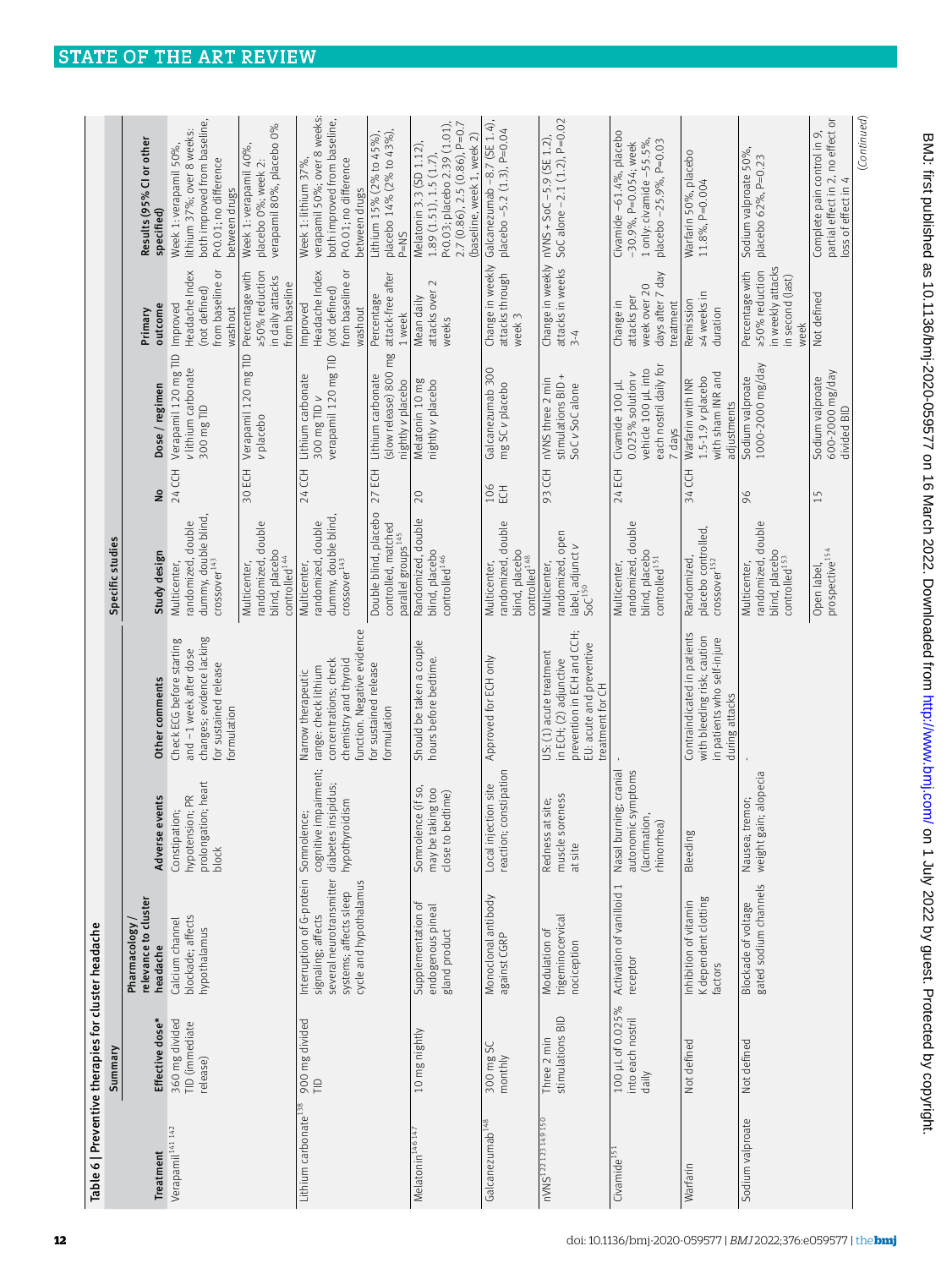|            | Summary         |                                                                                                                                                                                                                             |                                                                                                  |                                                                                                                                                                                                                                | Specific studies                                |                                                                            |                                                                         |                                                                                                                  |
|------------|-----------------|-----------------------------------------------------------------------------------------------------------------------------------------------------------------------------------------------------------------------------|--------------------------------------------------------------------------------------------------|--------------------------------------------------------------------------------------------------------------------------------------------------------------------------------------------------------------------------------|-------------------------------------------------|----------------------------------------------------------------------------|-------------------------------------------------------------------------|------------------------------------------------------------------------------------------------------------------|
| Treatment  | Effective dose* | relevance to cluster<br>Pharmacology /<br>headache                                                                                                                                                                          | Adverse events                                                                                   | Other comments                                                                                                                                                                                                                 | Study design                                    | Dose / regimen<br>å                                                        | outcome<br>Primary                                                      | Results (95% CI or other<br>specified)                                                                           |
| Topiramate | Not defined     | Inhibits carbonic<br>anhydrase                                                                                                                                                                                              | Paresthesia; cognitive Contraindicated in<br>impairment; appetite nephrolithiasis<br>suppression |                                                                                                                                                                                                                                | 13<br>prospective <sup>155</sup><br>Open label, | Topiramate 50 mg BID Not defined<br>-----》max 400 mg/day<br>divided BID    |                                                                         | 9/12 ECH achieved remission<br>(3 days without attacks) in<br>10.7 (SD 3.9) days, mean<br>dose $273(132)$ mg/day |
| Gabapentin | Not defined     | Interrupts calcium<br>channel function                                                                                                                                                                                      | dizziness; slowness;<br>constipation<br>Drowsiness;                                              | Dose adjustments needed in Open label,<br>kidney failure                                                                                                                                                                       | prospective <sup>156</sup>                      | 2400 mg/day divided monthly days<br>14 ECH Gabapentin 900-<br>$\triangleq$ | with attacks<br>Change in                                               | -12 attack days/month<br>$(-44.94\%$                                                                             |
|            |                 |                                                                                                                                                                                                                             |                                                                                                  |                                                                                                                                                                                                                                | prospective <sup>157</sup><br>Open label,       | 8 CCH Gabapentin 800-<br>yep/gm 0098                                       | ≥50% reduction 6/8 participants<br>frequency at<br>in attack<br>month 4 |                                                                                                                  |
| Baclofen   | Not defined     | Activation of GABA-B<br>receptors                                                                                                                                                                                           | Sedation                                                                                         |                                                                                                                                                                                                                                | prospective <sup>158</sup><br>Open label,       | 16 ECH Baclofen 5-10 mg TID Not defined                                    |                                                                         | 12/16 attack-free by end of<br>week 1                                                                            |
|            |                 | vagus nerve stimulation; SC=subcutaneous; SD=standard deviation; SE=standard error; SoC=standard of care; TID=three times daily.<br>Effective dose based on published studies, although other doses may be used clinically. |                                                                                                  | BID=twice daily, CCH=chronic cluster headache; CGRP=calcitonin gene related peptide; Cl=confidence interval; ECH=episodic cluster headache; ECG=electrocardiogram; GABA=y aminobutyric acid; INR=international normalized rati |                                                 |                                                                            |                                                                         |                                                                                                                  |

## Special populations

Refractory cluster headaches

When patients' cluster headaches are refractory to treatment, additional investigation for secondary headaches is recommended, including MRA of the head and neck, pituitary hormone measurements, and a sleep study. This is particularly relevant in chronic cluster headaches, which anecdotally have been more refractory to treatments, a notion supported by recent trials of galcanezumab and noninvasive vagus nerve stimulation, which were effective in episodic but not chronic cluster headache. $161 168$ Should extensive treatment trials be ineffective or intolerable and should additional investigations be unrevealing, invasive procedures can be explored. Suggested guidelines for proceeding to invasive procedures include chronic cluster headache for two years, management by a single provider for one year, extensive treatments trials, and a psychological evaluation.<sup>169</sup>

Although previous invasive procedures include destructive lesions such as trigeminal nerve sectioning, $170$  these have largely been replaced by implantable neuromodulation devices. Occipital nerve stimulation was found to be effective in several open label studies of  $44-105$  patients,  $171-174$ and more recently in a randomized dose controlled trial of 131 participants with medically refractory chronic cluster headache (defined as non-response to, intolerance of, or a contraindication to verapamil, lithium, and one other preventive drug).<sup>174</sup> Greater occipital nerve blocks were not predictive of response to occipital nerve stimulation,  $175$  but occipital nerve stimulation likely has a similar mechanism of action via modulation of the trigeminocervical complex. Complications of occipital nerve stimulation included infection, stimulator lead problems such as migration and fracture, and pain at the lead or generator sites.<sup>172</sup>

Two other invasive devices are worth noting, even though they are not in common use. Firstly, sphenopalatine ganglion stimulation uses a newly created device placed into the pterygopalatine fossa that aborts attacks in patients with chronic cluster headache, $176$  177 via a wireless charger placed over the cheek to activate the device. Complications in the trials were primarily swelling or sensory problems (for example, numbness, paresthesias, and pain). Unfortunately, owing to commercial problems, the device is currently unavailable. Secondly, deep brain stimulation of several brain areas has been proposed, and hypothalamic deep brain stimulation has been the best studied. However, the AHS guidelines recommended against its use, stating that the evidence suggested that it did not reduce attack frequency.<sup>2</sup> Newer deep brain stimulation techniques, including targeting other areas, are being investigated.

Of note, some neuromodulation devices are MRI compatible or MRI conditional, whereas others are not. Thus if MRI is anticipated in the future, this point should be discussed with the implanting surgeon.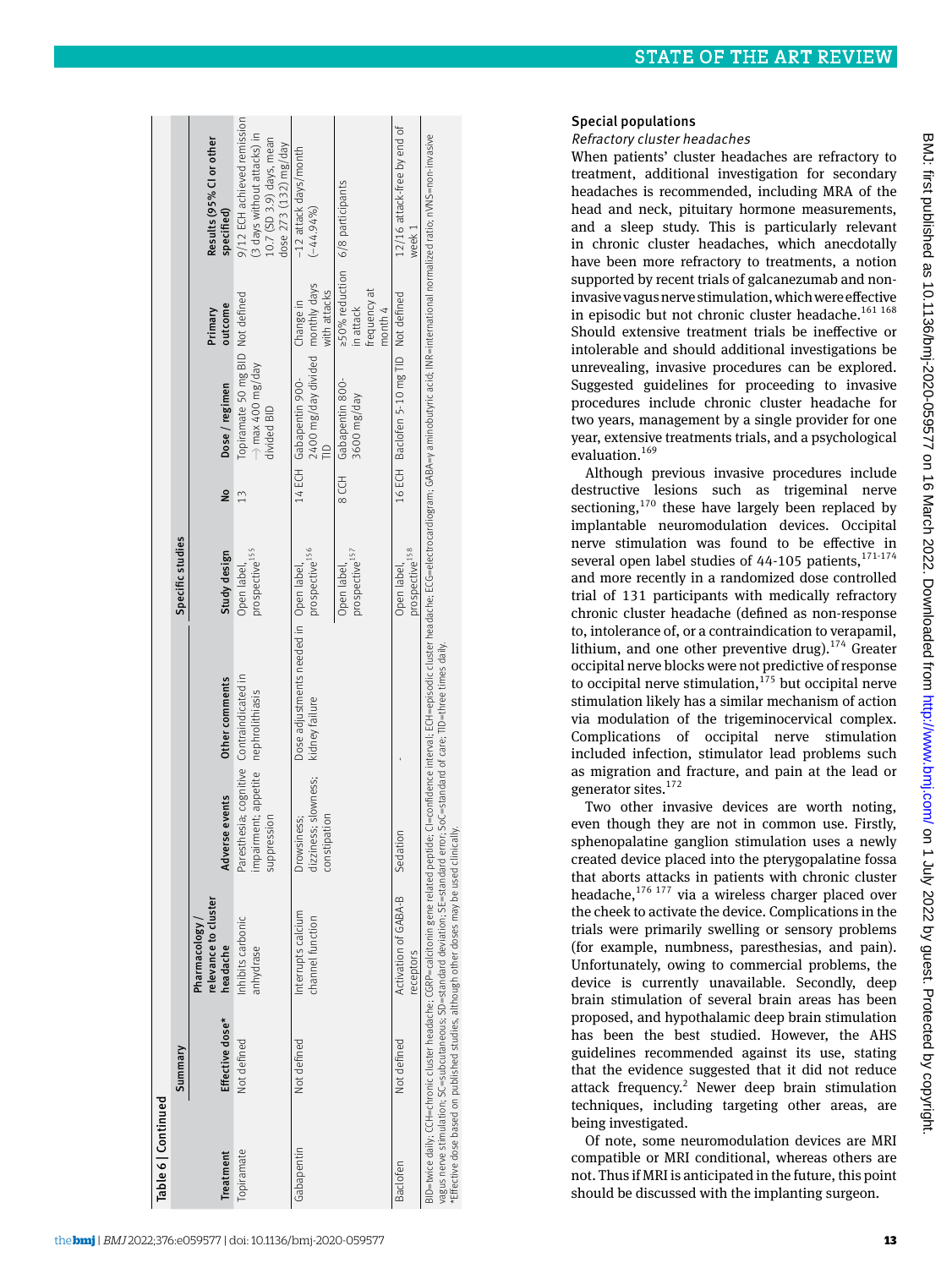## Pregnant and lactating patients

Cluster headache may improve in up to half of women during pregnancy, including skipping anticipated cluster cycles. $34 \frac{178}{179}$  Data for managing cluster headache during pregnancy and lactation are limited, and many risks are unknown. High flow oxygen, lidocaine nasal spray, and lidocaine nerve blocks (without steroid) seem to have the lowest risk.<sup>180 181</sup>

Although retrospective analysis and a manufacturer's registry have failed to show teratogenicity with sumatriptan use during pregnancy, pre-term birth and low birth weight were suggested in one investigation.<sup>182</sup> Importantly, these studies involved patients with migraine, who are expected to use sumatriptan less frequently than those with cluster headache. Sumatriptan use is probably safe during lactation, but insufficient safety data exist for this or other triptans.<sup>180</sup>

The safety of other consumable products used in the management of cluster headache must be considered during pregnancy and lactation. Caffeine is often used to assist in aborting attacks,  $5^{24}$  but it is typically used in high doses, and high doses of caffeine are not recommended during pregnancy. Findings for caffeine and breastfeeding are lacking, but some studies identified infant night time awakening, colic, and atopic dermatitis associated with maternal consumption of caffeinated products.<sup>183</sup>

#### Pediatric patients

Data for cluster headache specifically in children are sparse and focus primarily on case reports and case series, summarized in a narrative review.<sup>180</sup> For abortive drugs, oxygen is a reasonable first line option in children given its low side effects and suggested efficacy in small clinical reports.<sup>184 185</sup> Of the recommended triptans, only zolmitriptan nasal spray is approved by the US Food and Drug Administration for pediatric use, specifically for ages 12 and over. However, subcutaneous and nasal sumatriptan have been proposed in pediatrics for other indications such as migraine,<sup>186</sup> and nasal sumatriptan is approved for ages 12 and over in Europe. Of note, many case reports have suggested that indomethacin is effective in cluster headache in children<sup>180</sup>; whether this is truly cluster headache or misdiagnosis of paroxysmal hemicrania is unclear. Bridge therapy in pediatrics includes the use of steroids, which may be effective according to small clinical reports.<sup>187</sup> Limited data are available for preventives, although verapamil has been tried with positive effects.<sup>185</sup>

#### **Emerging treatments**

One acute treatment for cluster headache is under investigation: a microneedle system for intracutaneous delivery of zolmitriptan, currently in a phase II/III trial (NCT04066023). Faster delivery methods are preferred in cluster headache, and zomitriptan is currently available in oral and nasal formulations only. Preventive treatments under investigation include those discussed above in the "Patient directed disease management" section:

vitamin D (phase III trial NCT04570475), LSD (phase II trial NCT03781128), and psilocybin (phase I trial NCT02981173 and phase I/II trial NCT04280055). In addition, several of the CGRP monoclonal antibodies have been investigated for cluster headache. Phase III trials of fremanezumab were terminated early for futility in both episodic and chronic cluster headache (NCT02945046, NCT02964338). Galcanezumab was found to be effective in episodic but not chronic cluster headache, as discussed above in the "Preventive treatment" section. Eptinezumab, the only CGRP monoclonal antibody administered as an infusion, is being investigated as a preventive for episodic cluster headache in a phase III trial (NCT04688775).

## **Conclusions**

Cluster headache is a primary headache disorder notable for a male preponderance, an increased risk of smoking, and attacks with an exceptionally high pain intensity that often occur with a daily rhythmicity. Despite many distinguishing features, cluster headache is often misdiagnosed, most commonly as migraine or trigeminal neuralgia. Cluster headache can be differentiated from these and other mimics by its attack duration and associated restlessness, and it can be differentiated from secondary causes of cluster-like headaches by MRI of the brain and, if refractory to treatment, by MRA of the head and neck, pituitary laboratory testing, lung apex imaging, and polysomnography. Although the exact mechanism of cluster headache is not understood, it is known to involve the trigeminovascular pain system, the autonomic system, and the hypothalamus. Treatments

#### Research questions

#### Epidemiology

- • Why is the disorder more prevalent in men?
- • Why do clinical features so commonly begin between 20 and 40 years of age?
- • What is the relation between cluster headache and cigarette smoking?

## Timing

- • What is the basis for the predictable daily and yearly periodicity?
- How does alcohol trigger an extra attack, often within minutes?
- • Why does an individual attack stop after three hours? Pain
- • What is the basis for the extreme intensity of the pain?
- • Why is the pain unilateral and sometimes side locked (that is, occurs on one side of the face, without exception, a patient's entire life)?

#### Drug treatments

- How does high flow oxygen work?
- How do we explain the very rapid time to onset of subcutaneous sumatriptan?
- • Why does subcutaneous sumatriptan seem to work in the vast majority of, but not all, patients?
- • Why does indomethacin not work?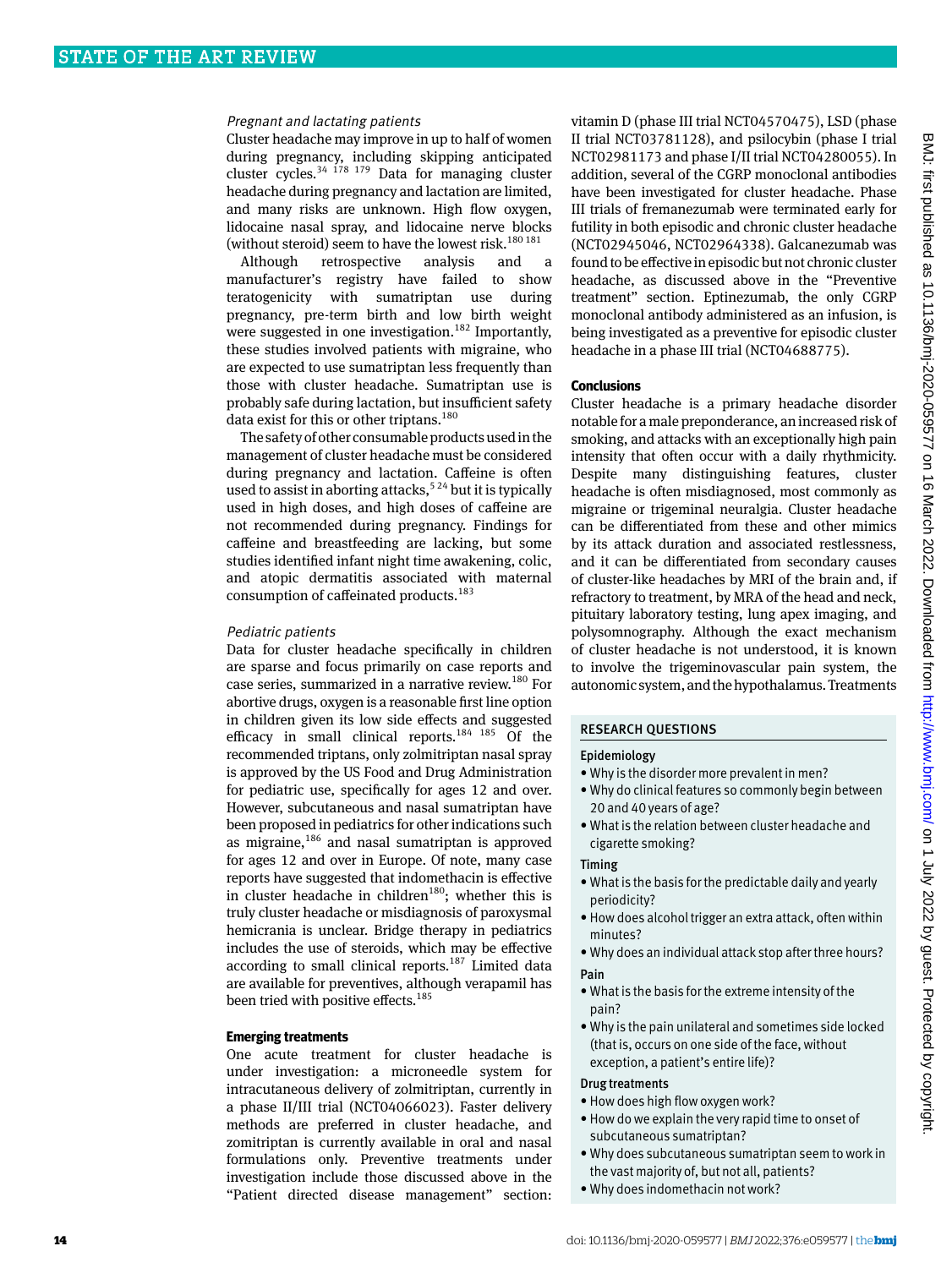include the first line acute therapies oxygen and sumatriptan, the first line transitional treatment corticosteroids, and the first line preventive treatment verapamil. However, new treatments are emerging, such as non-invasive vagus nerve stimulation and galcanezumab, and several clinical trials are ongoing, which will hopefully lead to more effective treatments for this severely disabling disease.

EADS is an employee of the US Department of Veterans Affairs. Any opinions, findings, and conclusions or recommendations expressed in this material are those of the authors and do not necessarily reflect the views of the US Department of Veterans Affairs.

Contributors: EADS and MJB both did the literature search. Both authors were substantially involved in the conception, initial drafting, and editing of the manuscript. Both authors have given final approval of the manuscript. MJB is the guarantor.

Competing interests: We have read and understood the BMJ policy on declaration of interests and declare the following interests: EADS previously received research funding from Clusterbusters for research on oxygen in cluster headache, receives research funding from Ceruvia (previously through Heffter Research Institute) for her clinical trial of psilocybin in cluster headache, receives research funding from the Wallace Research Foundation for work unrelated to cluster headache, anticipates receiving additional research funding from Ceruvia for cluster headache research in the next 12 months, and is an unpaid member of the medical advisory board of Clusterbusters and Ceruvia; MJB was a paid consultant for the American Headache Society in presenting material for its 2020 annual meeting, was an unpaid medical adviser for Praxis Precision Medicines (in lieu of compensation a fee was paid to the University of Texas Health Science Center at Houston), and was an unpaid consultant for Beckley Psytech Ltd (in lieu of compensation a donation was made to the Will Erwin Headache Research Foundation); his roles as adviser and consultant were not related to cluster headache; additionally, he is employed by the University of Texas Health Science Center at Houston, receives research funding from the Will Erwin Headache Research Foundation, is an unpaid member of the medical advisory board of Clusterbusters, and is a site investigator for a clinical trial in cluster headache funded by Lundbeck.

Patient involvement: The video of a patient with a cluster headache attack was made specifically for this article.

Provenance and peer review: Commissioned; externally peer reviewed.

- 1 May A, Leone M, Afra J, et al, EFNS Task Force. EFNS guidelines on the treatment of cluster headache and other trigeminal-autonomic cephalalgias. *Eur J Neurol* 2006;13:1066-77. doi:10.1111/j.1468-1331.2006.01566.x
- 2 Robbins MS, Starling AJ, Pringsheim TM, Becker WJ, Schwedt TJ. Treatment of Cluster Headache: The American Headache Society Evidence-Based Guidelines. *Headache* 2016;56:1093-106. doi:10.1111/head.12866
- 3 Fischera M, Marziniak M, Gralow I, Evers S. The incidence and prevalence of cluster headache: a meta-analysis of population-based studies. *Cephalalgia* 2008;28:614-8. doi:10.1111/j.1468-2982.2008.01592.x
- 4 Rozen TD, Fishman RS. Cluster headache in the United States of America: demographics, clinical characteristics, triggers, suicidality, and personal burden. *Headache* 2012;52:99-113. doi:10.1111/ j.1526-4610.2011.02028.x
- 5 Pearson SM, Burish MJ, Shapiro RE, Yan Y, Schor LI. Effectiveness of Oxygen and Other Acute Treatments for Cluster Headache: Results From the Cluster Headache Questionnaire, an International Survey. *Headache* 2019;59:235-49. doi:10.1111/head.13473
- 6 Manzoni GC, Taga A, Russo M, Torelli P. Age of onset of episodic and chronic cluster headache - a review of a large case series from a single headache centre. *J Headache Pain* 2016;17:44. doi:10.1186/ s10194-016-0626-9
- van Vliet JA, Eekers PJE, Haan J, Ferrari MD, Dutch RUSSH Study Group. Features involved in the diagnostic delay of cluster headache. *J Neurol Neurosurg Psychiatry* 2003;74:1123-5. doi:10.1136/ jnnp.74.8.1123
- 8 Manzoni GC. Gender ratio of cluster headache over the years: a possible role of changes in lifestyle. *Cephalalgia* 1998;18:138-42. doi:10.1046/j.1468-2982.1998.1803138.x
- 9 Choong CK, Ford JH, Nyhuis AW, et al. Clinical Characteristics and Treatment Patterns Among Patients Diagnosed With Cluster Headache in U.S. Healthcare Claims Data. *Headache* 2017;57:1359-74. doi:10.1111/head.13127
- 10 Lund N, Barloese M, Petersen A, Haddock B, Jensen R. Chronobiology differs between men and women with cluster headache, clinical phenotype does not. *Neurology* 2017;88:1069-76. doi:10.1212/ WNL.0000000000003715
- 11 Peng KP, Takizawa T, Lee MJ. Cluster headache in Asian populations: Similarities, disparities, and a narrative review of the mechanisms of the chronic subtype. *Cephalalgia* 2020;40:1104-12. doi:10.1177/0333102420923646
- 12 Graff-Radford SB, Newman A. Obstructive sleep apnea and cluster headache. *Headache* 2004;44:607-10. doi:10.1111/j.1526-4610.2004.446010.x
- 13 Joshi S, Rizzoli P, Loder E. The comorbidity burden of patients with cluster headache: a population-based study. *J Headache Pain* 2017;18:76. doi:10.1186/s10194-017-0785-3
- 14 Lund N, Petersen A, Snoer A, Jensen RH, Barloese M. Cluster headache is associated with unhealthy lifestyle and lifestyle-related comorbid diseases: Results from the Danish Cluster Headache Survey. *Cephalalgia* 2019;39:254-63. doi:10.1177/0333102418784751
- 15 Jumani L, Kumari R, Kataria D, et al. Depression Among Patients with Chronic Cluster Headaches. *Cureus* 2019;11:e5912. doi:10.7759/ cureus.5912
- 16 Kim BS, Chung PW, Kim BK, et al. The impact of remission and coexisting migraine on anxiety and depression in cluster headache. *J Headache Pain* 2020;21:58. doi:10.1186/s10194-020-01120-7
- 17 Louter MA, Wilbrink LA, Haan J, et al. Cluster headache and depression. *Neurology* 2016;87:1899-906. doi:10.1212/ WNL.000000000003282
- 18 Ji Lee M, Cho S-J, Wook Park J, et al. Increased suicidality in patients with cluster headache. *Cephalalgia* 2019;39:1249-56. doi:10.1177/0333102419845660
- 19 Govare A, Leroux E. Licit and illicit drug use in cluster headache. *Curr Pain Headache Rep* 2014;18:413. doi:10.1007/s11916-014-0413-8
- 20 Ferrari A, Zappaterra M, Righi F, et al. Impact of continuing or quitting smoking on episodic cluster headache: a pilot survey. *J Headache Pain* 2013;14:48. doi:10.1186/1129-2377-14-48
- 21 Rozen TD. Cluster Headache Clinical Phenotypes: Tobacco Nonexposed (Never Smoker and No Parental Secondary Smoke Exposure as a Child) versus Tobacco-Exposed: Results from the United States Cluster Headache Survey. *Headache* 2018;58:688-99. doi:10.1111/head.13295
- 22 Burish MJ, Pearson SM, Shapiro RE, Zhang W, Schor LI. Cluster headache is one of the most intensely painful human conditions: Results from the International Cluster Headache Questionnaire. *Headache* 2021;61:117-24. doi:10.1111/head.14021
- 23 Bahra A, May A, Goadsby PJ. Cluster headache: a prospective clinical study with diagnostic implications. *Neurology* 2002;58:354-61. doi:10.1212/WNL.58.3.354
- 24 Schindler EA, Gottschalk CH, Weil MJ, Shapiro RE, Wright DA, Sewell RA. Indoleamine Hallucinogens in Cluster Headache: Results of the Clusterbusters Medication Use Survey. *J Psychoactive Drugs* 2015;47:372-81. doi:10.1080/02791072.2015.1107664
- 25 Snoer A, Lund N, Beske R, Jensen R, Barloese M. Pre-attack signs and symptoms in cluster headache: Characteristics and time profile. *Cephalalgia* 2018;38:1128-37. doi:10.1177/0333102417726498
- 26 Snoer AH, Lund N, Jensen RH, Kristoffersen ES, Barloese M, Hansen JM. More precise phenotyping of cluster headache using prospective attack reports. *Eur J Neurol* 2019;26:1303-e85. doi:10.1111/ ene.13980
- 27 Headache Classification Committee of the International Headache Society (IHS). The International Classification of Headache Disorders, 3rd edition. *Cephalalgia* 2018;38:1-211. doi:10.1177/0333102417738202
- 28 Headache Classification Committee of the International Headache Society (IHS). The International Classification of Headache Disorders, 3rd edition (beta version). *Cephalalgia* 2013;33:629-808. doi:10.1177/0333102413485658
- 29 Hoffmann J, May A. Diagnosis, pathophysiology, and management of cluster headache. *Lancet Neurol* 2018;17:75-83. doi:10.1016/ S1474-4422(17)30405-2
- 30 Bahra A, Goadsby PJ. Diagnostic delays and mis-management in cluster headache. *Acta Neurol Scand* 2004;109:175-9. doi:10.1046/j.1600-0404.2003.00237.x
- 31 Hagedorn A, Snoer A, Jensen R, Haddock B, Barloese M. The spectrum of cluster headache: A case report of 4600 attacks. *Cephalalgia* 2019;39:1134-42. doi:10.1177/0333102419833081
- 32 Snoer A, Lund N, Beske R, Hagedorn A, Jensen RH, Barloese M. Cluster headache beyond the pain phase: A prospective study of 500 attacks. *Neurology* 2018;91:e822-31. doi:10.1212/01. wnl.0000542491.92981.03
- Pedersen AS, Snoer A, Barloese M, Petersen A, Jensen RH. Prevalence of pre-cluster symptoms in episodic cluster headache: Is it possible to predict an upcoming bout?*Cephalalgia* 2021;41:799-809. doi:10.1177/0333102421989255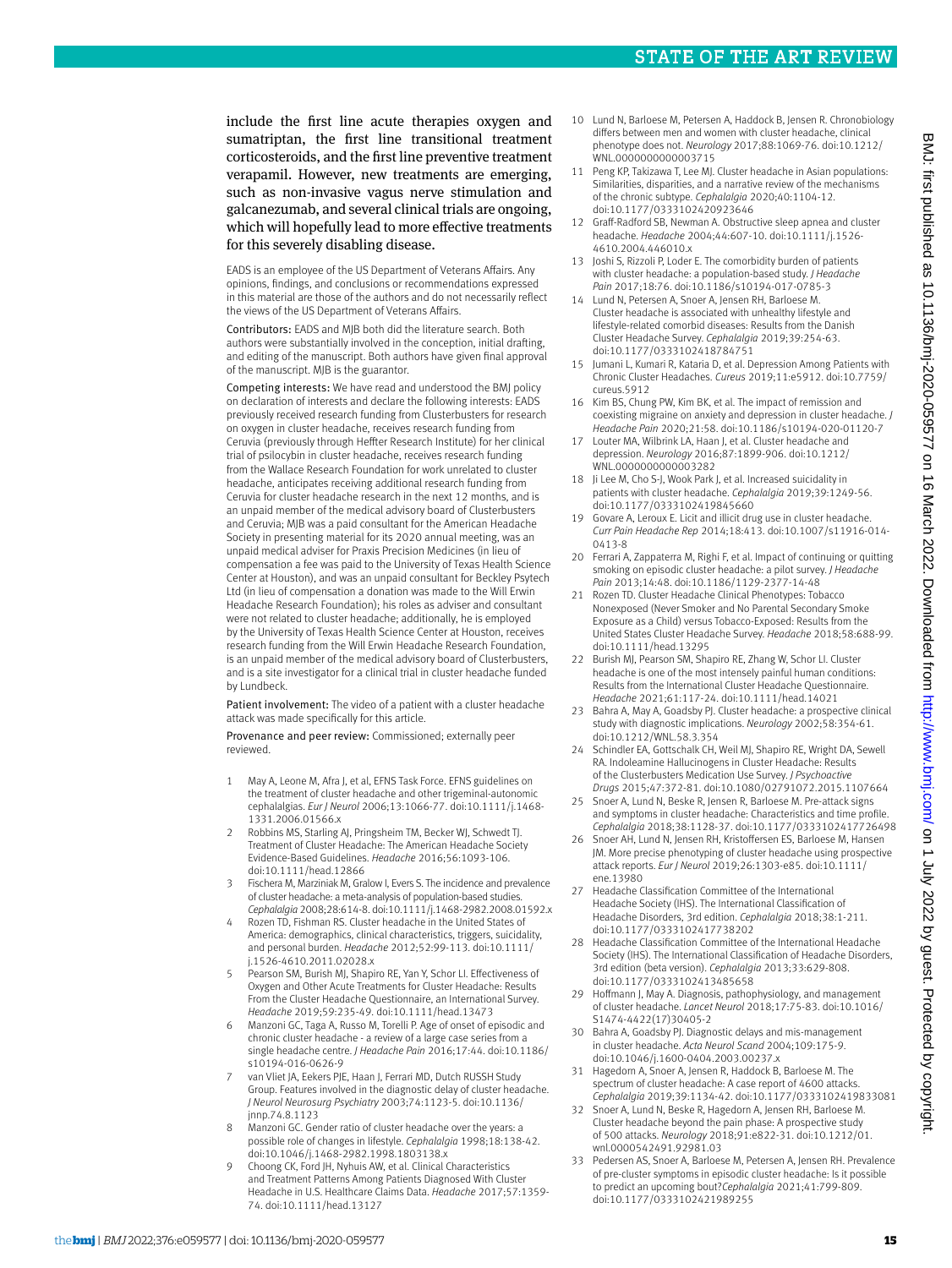- 34 Schürks M, Kurth T, de Jesus J, Jonjic M, Rosskopf D, Diener HC. Cluster headache: clinical presentation, lifestyle features, and medical treatment. *Headache* 2006;46:1246-54. doi:10.1111/j.1526-4610.2006.00534.x
- 35 de Coo IF, Wilbrink LA, Ie GD, Haan J, Ferrari MD. Aura in Cluster Headache: A Cross-Sectional Study. *Headache* 2018;58:1203-10. doi:10.1111/head.13344
- 36 Guven H, Çilliler AE, Çomoğlu SS. Unilateral cranial autonomic symptoms in patients with migraine. *Acta Neurol Belg* 2013;113:237-42. doi:10.1007/s13760-012-0164-4
- Gupta R, Bhatia MS. A report of cranial autonomic symptoms in migraineurs. *Cephalalgia* 2007;27:22-8. doi:10.1111/j.1468-2982.2006.01237.x
- 38 Schindler EAD, Cooper V, Quine DB, et al. "You will eat shoe polish if you think it would help"-Familiar and lesser-known themes identified from mixed-methods analysis of a cluster headache survey. *Headache* 2021;61:318-28. doi:10.1111/head.14063
- 39 Torelli P, Manzoni GC. Behavior during cluster headache. *Curr Pain Headache Rep* 2005;9:113-9. doi:10.1007/s11916-005-0048-x 40 Loder E. Cluster headache and the heart. *Curr Pain Headache*
- *Rep* 2006;10:142-6. doi:10.1007/s11916-006-0026-y
- 41 Barloese MCJ. The pathophysiology of the trigeminal autonomic cephalalgias, with clinical implications. *Clin Auton Res* 2018;28:315-24. doi:10.1007/s10286-017-0468-9
- 42 Meyer EL, Waldenlind E, Marcus C. Diminished nocturnal lipolysis in cluster headache: a sign of central sympathetic dysregulation? *Neurology* 2003;61:1250-4. doi:10.1212/01. WNL.0000091860.92717.36
- 43 Barloese M, Lund N, Petersen A, Rasmussen M, Jennum P, Jensen R. Sleep and chronobiology in cluster headache. *Cephalalgia* 2015;35:969-78. doi:10.1177/0333102414564892
- Pergolizzi JVJr, Magnusson P, LeQuang JA, Wollmuth C, Taylor RJr, Breve F. Exploring the Connection Between Sleep and Cluster Headache: A Narrative Review. *Pain Ther* 2020;9:359-71. doi:10.1007/s40122-020-00172-6
- 45 Zaremba S, Holle D, Wessendorf TE, Diener HC, Katsarava Z, Obermann M. Cluster headache shows no association with rapid eye movement sleep. *Cephalalgia* 2012;32:289-96. doi:10.1177/0333102411436332
- Barloese MC, Jennum PJ, Lund NT, Jensen RH. Sleep in cluster headache - beyond a temporal rapid eye movement relationship?*Eur J Neurol* 2015;22:656-e40. doi:10.1111/ene.12623
- 47 Schindler EAD, Wright DA, Weil MJ, Gottschalk CH, Pittman BP, Sico II. Survey Analysis of the Use, Effectiveness, and Patient-Reported Tolerability of Inhaled Oxygen Compared With Injectable Sumatriptan for the Acute Treatment of Cluster Headache. *Headache* 2018;58:1568-78. doi:10.1111/head.13405
- 48 Chazot G, Claustrat B, Brun J, Jordan D, Sassolas G, Schott B. A chronobiological study of melatonin, cortisol growth hormone and prolactin secretion in cluster headache. *Cephalalgia* 1984;4:213-20. doi:10.1046/j.1468-2982.1984.0404213.x
- 49 Stein M. Viagra and cluster headache. *Headache* 1999;39:58-9.
- 50 Mampreso E, Maggioni F, Viaro F, Disco C, Zanchin G. Efficacy of oxygen inhalation in sumatriptan refractory "high altitude" cluster headache attacks. *J Headache Pain* 2009;10:465-7. doi:10.1007/ s10194-009-0160-0
- 51 Sicuteri F, Del Bene E, Poggioni M, Bonazzi A. Unmasking latent dysnociception in healthy subjects. *Headache* 1987;27:180-5. doi:10.1111/j.1526-4610.1987.hed2704180.x
- 52 Ekbom K. Nitrolglycerin as a provocative agent in cluster headache. *Arch Neurol* 1968;19:487-93. doi:10.1001/ archneur.1968.00480050057005
- 53 Wei DY, Goadsby PJ. Comprehensive clinical phenotyping of nitroglycerin infusion induced cluster headache attacks. *Cephalalgia* 2021;41:913-33. doi:10.1177/0333102421989617
- 54 Buture A, Ahmed F, Dikomitis L, Boland JW. Systematic literature review on the delays in the diagnosis and misdiagnosis of cluster headache. *Neurol Sci* 2019;40:25-39. doi:10.1007/s10072-018-3598-5
- 55 de Coo IF, Wilbrink LA, Haan J. Symptomatic Trigeminal Autonomic Cephalalgias. *Curr Pain Headache Rep* 2015;19:39. doi:10.1007/ s11916-015-0514-z
- 56 Cittadini E, Matharu MS. Symptomatic trigeminal autonomic cephalalgias. *Neurologist* 2009;15:305-12. doi:10.1097/ NRL.0b013e3181ad8d67
- 57 Chowdhury D. Secondary (Symptomatic) Trigeminal Autonomic Cephalalgia. *Ann Indian Acad Neurol* 2018;21(Suppl 1):S57-69. doi:10.4103/aian.AIAN\_16\_18
- Ihezie S, Manisha C, Burish M. A triad of cluster-like headaches with delayed development of a macroscopic prolactinoma: A case report. *Cephalalgia Rep* 2020;3:1-4. doi:10.1177/2515816320911032
- Favier I, van Vliet JA, Roon KI, et al. Trigeminal autonomic cephalgias due to structural lesions: a review of 31 cases. *Arch Neurol* 2007;64:25-31. doi:10.1001/archneur.64.1.25
- 60 Chowdhury D. Secondary (Symptomatic) Trigeminal Autonomic Cephalalgia. *Ann Indian Acad Neurol* 2018;21(Suppl 1):S57-69. doi:10.4103/aian.AIAN\_16\_18
- 61 Cittadini E, Matharu MS. Symptomatic trigeminal autonomic cephalalgias. *Neurologist* 2009;15:305-12. doi:10.1097/ NRL.0b013e3181ad8d67
- 62 Grangeon L, O'Connor E, Danno D, et al. Is pituitary MRI screening necessary in cluster headache?*Cephalalgia* 2021;41:779-88. doi:10.1177/0333102420983303
- 63 Harriott AM, Strother LC, Vila-Pueyo M, Holland PR. Animal models of migraine and experimental techniques used to examine trigeminal sensory processing. *J Headache Pain* 2019;20:91. doi:10.1186/ s10194-019-1043-7
- 64 Akerman S, Holland PR, Lasalandra MP, Goadsby PJ. Oxygen inhibits neuronal activation in the trigeminocervical complex after stimulation of trigeminal autonomic reflex, but not during direct dural activation of trigeminal afferents. *Headache* 2009;49:1131-43. doi:10.1111/ j.1526-4610.2009.01501.x
- 65 May A, Schwedt TJ, Magis D, Pozo-Rosich P, Evers S, Wang SJ. Cluster headache. *Nat Rev Dis Primers* 2018;4:18006. doi:10.1038/ nrdp.2018.6
- 66 Bigley GK. Headache. In: Walker HK, Hall WD, Hurst JW, eds. *Clinical Methods: The History, Physical, and Laboratory Examinations* . 3rd ed. Butterworths, 1990:285-7.
- 67 Ferraro S, Nigri A, Demichelis G, et al. Understanding Cluster Headache Using Magnetic Resonance Imaging. *Front Neurol* 2020;11:535. doi:10.3389/fneur.2020.00535
- 68 Cademartiri C, Torelli P, Cologno D, Manzoni GC. Upper and lower cluster headache: clinical and pathogenetic observations in 608 patients. *Headache* 2002;42:630-7. doi:10.1046/j.1526-4610.2002.02150.x
- 69 Cittadini E, Matharu MS. Symptomatic trigeminal autonomic cephalalgias. *Neurologist* 2009;15:305-12. doi:10.1097/ NRL.0b013e3181ad8d67
- 70 Goadsby PJ, Edvinsson L. Human in vivo evidence for trigeminovascular activation in cluster headache. Neuropeptide changes and effects of acute attacks therapies. *Brain* 1994;117:427-34. doi:10.1093/brain/117.3.427
- 71 Tuka B, Szabó N, Tóth E, et al. Release of PACAP-38 in episodic cluster headache patients - an exploratory study. *J Headache Pain* 2016;17:69. doi:10.1186/s10194-016-0660-7
- 72 Vollesen ALH, Snoer A, Chaudhry B, et al. The effect of pituitary adenylate cyclase-activating peptide-38 and vasoactive intestinal peptide in cluster headache. *Cephalalgia* 2020;40:1474-88. doi:10.1177/0333102420940689
- 73 Vollesen ALH, Snoer A, Beske RP, et al. Effect of Infusion of Calcitonin Gene-Related Peptide on Cluster Headache Attacks: A Randomized Clinical Trial. *JAMA Neurol* 2018;75:1187-97. doi:10.1001/ jamaneurol.2018.1675
- 74 Möller M, May A. The unique role of the trigeminal autonomic reflex and its modulation in primary headache disorders. *Curr Opin Neurol* 2019;32:438-42. doi:10.1097/ WCO.0000000000000691
- 75 Schytz HW, Barløse M, Guo S, et al. Experimental activation of the sphenopalatine ganglion provokes cluster-like attacks in humans. *Cephalalgia* 2013;33:831-41. doi:10.1177/0333102413476370
- 76 Dirkx TH, Koehler PJ. Post-Operative Cluster Headache Following Carotid Endarterectomy. *Eur Neurol* 2017;77:175-9. doi:10.1159/000456004
- 77 Branston NM. The physiology of the cerebrovascular parasympathetic innervation. *Br J Neurosurg* 1995;9:319-29. doi:10.1080/02688699550041331
- 78 Möller M, Haji AA, Hoffmann J, May A. Peripheral provocation of cranial autonomic symptoms is not sufficient to trigger cluster headache attacks. *Cephalalgia* 2018;38:1498-502. doi:10.1177/0333102417738248
- 79 Holland PR, Goadsby PJ. Cluster headache, hypothalamus, and orexin. *Curr Pain Headache Rep* 2009;13:147-54. doi:10.1007/ s11916-009-0025-x
- 80 Autonomic nervous system. InBarrett KE, Barman SM, Brooks HL, Yuan J, eds. *Ganong's Review of Medical Physiology* . 26th ed. McGraw-Hill, 2019:251-64.
- 81 Buture A, Boland JW, Dikomitis L, Ahmed F. Update on the pathophysiology of cluster headache: imaging and neuropeptide studies. *J Pain Res* 2019;12:269-81. doi:10.2147/JPR.S175312
- 82 May A, Bahra A, Büchel C, Frackowiak RSJ, Goadsby PJ, Hypothalamic activation in cluster headache attacks. *Lancet* 1998;352:275-8. doi:10.1016/S0140-6736(98)02470-2
- 83 Barloese M. Current Understanding of the Chronobiology of Cluster Headache and the Role of Sleep in Its Management. *Nat Sci Sleep* 2021;13:153-62. doi:10.2147/NSS.S278088
- 84 Burish MJ, Chen Z, Yoo SH. Cluster Headache Is in Part a Disorder of the Circadian System. *JAMA Neurol* 2018;75:783-4. doi:10.1001/ jamaneurol.2018.1049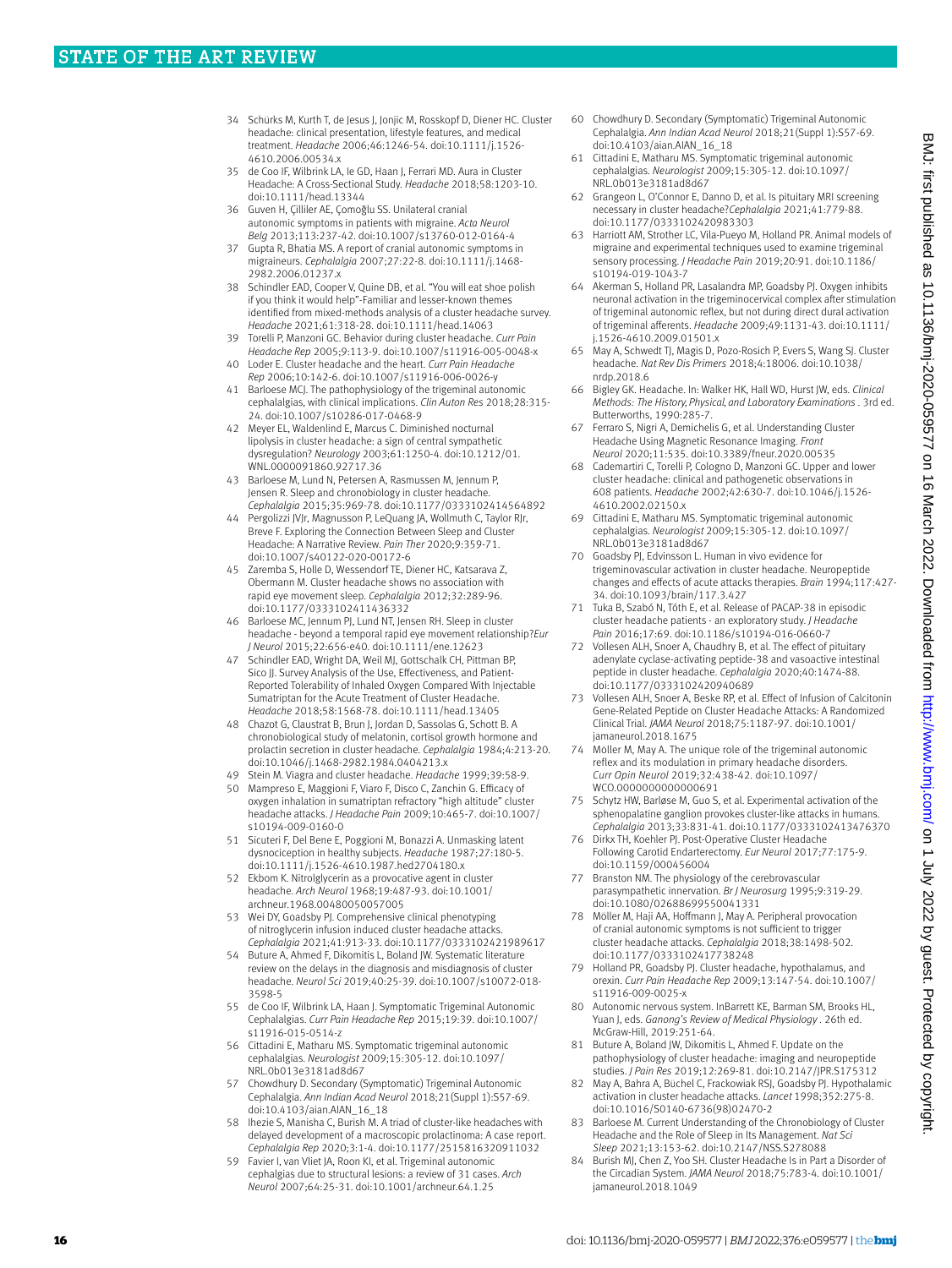- 
- 85 Lischinsky JE, Lin D. Neural mechanisms of aggression across species. *Nat Neurosci* 2020;23:1317-28. doi:10.1038/s41593-020-00715-2
- 86 Edvinsson L, Tajti J, Szalárdy L, Vécsei L. PACAP and its role in primary headaches. *J Headache Pain* 2018;19:21. doi:10.1186/s10194-018-0852-4
- 87 Ho TW, Edvinsson L, Goadsby PJ. CGRP and its receptors provide new insights into migraine pathophysiology. *Nat Rev Neurol* 2010;6:573-82. doi:10.1038/nrneurol.2010.127
- 88 Leone M, Bussone G. A review of hormonal findings in cluster headache. Evidence for hypothalamic involvement. *Cephalalgia*  1993;13:309-17. doi:10.1046/j.1468-2982.1993.1305309.x
- 89 Stillman M, Spears R. Endocrinology of cluster headache: potential for therapeutic manipulation. *Curr Pain Headache Rep* 2008;12:138-44. doi:10.1007/s11916-008-0026-1
- 90 Gibson KF, Santos AD, Lund N, Jensen R, Stylianou IM. Genetics of cluster headache. *Cephalalgia* 2019;39:1298-312. doi:10.1177/0333102418815503
- 91 Burish MJ, Chen Z, Yoo SH. Emerging relevance of circadian rhythms in headaches and neuropathic pain. *Acta Physiol (Oxf)* 2019;225:e13161. doi:10.1111/apha.13161
- 92 Petersen AS, Barloese MCJ, Snoer A, Soerensen AMS, Jensen RH. Verapamil and Cluster Headache: Still a Mystery. A Narrative Review of Efficacy, Mechanisms and Perspectives. *Headache* 2019;59:1198-211. doi:10.1111/head.13603
- 93 Bartsch T, Pinsker MO, Rasche D, et al. Hypothalamic deep brain stimulation for cluster headache: experience from a new multicase series. *Cephalalgia* 2008;28:285-95. doi:10.1111/j.1468-2982.2007.01531.x
- 94 Leone M, Franzini A, Broggi G, Mea E, Cecchini AP, Bussone G. Acute hypothalamic stimulation and ongoing cluster headache attacks. *Neurology* 2006;67:1844-5. doi:10.1212/01. wnl.0000247273.93084.49
- Lin H, Dodick DW. Tearing without pain after trigeminal root section for cluster headache. *Neurology* 2005;65:1650-1. doi:10.1212/01. wnl.0000184522.12998.11
- 96 Hoffmann J, Baca SM, Akerman S. Neurovascular mechanisms of migraine and cluster headache. *J Cereb Blood Flow Metab* 2019;39:573-94. doi:10.1177/0271678X17733655
- 97 May A, Burstein R. Hypothalamic regulation of headache and migraine. *Cephalalgia* 2019;39:1710-9. doi:10.1177/0333102419867280
- 98 Russell MB. Epidemiology and genetics of cluster headache. *Lancet Neurol* 2004;3:279-83. doi:10.1016/S1474-4422(04)00735-5
- 99 Rainero I, Rubino E, Valfrè W, et al. Association between the G1246A polymorphism of the hypocretin receptor 2 gene and cluster headache: a meta-analysis. *J Headache Pain* 2007;8:152-6. doi:10.1007/s10194-007-0383-x
- 100 Schürks M, Kurth T, Geissler I, Tessmann G, Diener HC, Rosskopf D. Cluster headache is associated with the G1246A polymorphism in the hypocretin receptor 2 gene. *Neurology* 2006;66:1917-9. doi:10.1212/01.wnl.0000215852.35329.34
- 101 Cargnin S, Sances G, Shin JI, Tassorelli C, Terrazzino S. Gene polymorphism association studies in cluster headache: A field synopsis and systematic meta-analyses. *Headache* 2021;61:1060-76. doi:10.1111/head.14168
- 102 O'Connor E, Fourier C, Ran C, et al. Genome-Wide Association Study Identifies Risk Loci for Cluster Headache. *Ann Neurol* 2021;90:193-202. doi:10.1002/ana.26150
- 103 Bacchelli E, Cainazzo MM, Cameli C, et al. A genome-wide analysis in cluster headache points to neprilysin and PACAP receptor gene variants. *J Headache Pain* 2016;17:114. doi:10.1186/s10194-016-0705-y
- 104 Waung MW, Taylor A, Qualmann KJ, Burish MJ. Family History of Cluster Headache: A Systematic Review. *JAMA Neurol* 2020;77:887-96. doi:10.1001/jamaneurol.2020.0682
- 105 Mitsikostas DD, Ashina M, Craven A, et al, EHF committee. European Headache Federation consensus on technical investigation for primary headache disorders. *J Headache Pain* 2015;17:5. doi:10.1186/s10194-016-0596-y
- 106 Robbins MS, Starling AJ, Pringsheim TM, Becker WJ, Schwedt TJ. Treatment of Cluster Headache: The American Headache Society Evidence-Based Guidelines. *Headache* 2016;56:1093-106. doi:10.1111/head.12866
- 107 May A, Leone M, Afra J, et al, EFNS Task Force. EFNS guidelines on the treatment of cluster headache and other trigeminal-autonomic cephalalgias. *Eur J Neurol* 2006;13:1066-77. doi:10.1111/j.1468-1331.2006.01566.x
- 108 Francis GJ, Becker WJ, Pringsheim TM. Acute and preventive pharmacologic treatment of cluster headache. *Neurology*  2010;75:463-73. doi:10.1212/WNL.0b013e3181eb58c8
- 109 Lademann V, Jansen J-P, Evers S, Frese A. Evaluation of guidelineadherent treatment in cluster headache. *Cephalalgia* 2016;36:760-4. doi:10.1177/0333102415612774
- 110 Fogan L. Treatment of cluster headache. A double-blind comparison of oxygen v air inhalation. *Arch Neurol* 1985;42:362-3. doi:10.1001/archneur.1985.04060040072015
- 111 Cohen AS, Burns B, Goadsby PJ, High-flow oxygen for treatment of cluster headache: a randomized trial. *JAMA* 2009;302:2451-7. doi:10.1001/jama.2009.1855
- 112 Tepper SJ, Duplin J, Nye B, Tepper DE. Prescribing Oxygen for Cluster Headache: A Guide for the Provider. *Headache* 2017;57:1428-30. doi:10.1111/head.13180
- 113 Sumatriptan Cluster Headache Study Group. Treatment of acute cluster headache with sumatriptan. *N Engl J Med* 1991;325:322-6. doi:10.1056/NEJM199108013250505
- 114 Ekbom K, Monstad I, Prusinski A, Cole JA, Pilgrim AJ, Noronha D, The Sumatriptan Cluster Headache Study Group. Subcutaneous sumatriptan in the acute treatment of cluster headache: a dose comparison study. *Acta Neurol Scand* 1993;88:63-9. doi:10.1111/j.1600-0404.1993.tb04189.x
- 115 van Vliet JA, Bahra A, Martin V, et al. Intranasal sumatriptan in cluster headache: randomized placebo-controlled doubleblind study. *Neurology* 2003;60:630-3. doi:10.1212/01. WNL.0000046589.45855.30
- 116 Cittadini E, May A, Straube A, Evers S, Bussone G, Goadsby PJ. Effectiveness of intranasal zolmitriptan in acute cluster headache: a randomized, placebo-controlled, double-blind crossover study. *Arch Neurol* 2006;63:1537-42. doi:10.1001/archneur.63.11.nct60002
- 117 Rapoport AM, Mathew NT, Silberstein SD, et al. Zolmitriptan nasal spray in the acute treatment of cluster headache: a doubleblind study. *Neurology* 2007;69:821-6. doi:10.1212/01. wnl.0000267886.85210.37
- 118 Bahra A, Gawel MJ, Hardebo JE, Millson D, Breen SA, Goadsby PJ. Oral zolmitriptan is effective in the acute treatment of cluster headache. *Neurology* 2000;54:1832-9. doi:10.1212/WNL.54.9.1832
- 119 Matharu MS, Levy MJ, Meeran K, Goadsby PJ. Subcutaneous octreotide in cluster headache: randomized placebo-controlled double-blind crossover study. *Ann Neurol* 2004;56:488-94. doi:10.1002/ana.20210
- 120 Costa A, Pucci E, Antonaci F, et al. The effect of intranasal cocaine and lidocaine on nitroglycerin-induced attacks in cluster headache. *Cephalalgia* 2000;20:85-91. doi:10.1046/j.1468-2982.2000.00026.x
- 121 Silberstein SD, Mechtler LL, Kudrow DB, et al, ACT1 Study Group. Non-Invasive Vagus Nerve Stimulation for the ACute Treatment of Cluster Headache: Findings From the Randomized, Double-Blind, Sham-Controlled ACT1 Study. *Headache* 2016;56:1317-32. doi:10.1111/ head.12896
- 122 Goadsby PJ, de Coo IF, Silver N, et al, ACT2 Study Group. Noninvasive vagus nerve stimulation for the acute treatment of episodic and chronic cluster headache: A randomized, doubleblind, sham-controlled ACT2 study. *Cephalalgia* 2018;38:959-69. doi:10.1177/0333102417744362
- 123 Möller M, Mehnert J, Schroeder CF, May A. Noninvasive vagus nerve stimulation and the trigeminal autonomic reflex: An fMRI study. *Neurology* 2020;94:e1085-93. doi:10.1212/ WNL.0000000000008865
- 124 Petersen AS, Barloese MC, Lund NL, Jensen RH. Oxygen therapy for cluster headache. A mask comparison trial. A single-blinded, placebo-controlled, crossover study. *Cephalalgia* 2017;37:214-24. doi:10.1177/0333102416637817
- 125 Petersen AS, Barloese MCJ, Lund NL, Jensen RH. Oxygen therapy for cluster headache. A mask comparison trial. A single-blinded, placebo-controlled, crossover study. *Cephalalgia* 2017;37:214-24. doi:10.1177/0333102416637817
- 126 Miller TH. Special Report: Fire Involving Medical Oxygen Equipment. 1999. [https://www.usfa.fema.gov/downloads/pdf/publications/tr-](https://www.usfa.fema.gov/downloads/pdf/publications/tr-107.pdf)[107.pdf](https://www.usfa.fema.gov/downloads/pdf/publications/tr-107.pdf).
- 127 Mecklenburg J, Sanchez Del Rio M, Reuter U. Cluster headache therapies: pharmacology and mode of action. *Expert Rev Clin Pharmacol* 2020;13:641-54. doi:10.1080/17512433.2020.1774361
- 128 Ornello R, Lambru G, Caponnetto V, et al. Efficacy and safety of greater occipital nerve block for the treatment of cluster headache: a systematic review and meta-analysis. *Expert Rev Neurother*  2020;20:1157-67. doi:10.1080/14737175.2020.1809379
- 129 Leroux E, Valade D, Taifas I, et al. Suboccipital steroid injections for transitional treatment of patients with more than two cluster headache attacks per day: a randomised, double-blind, placebo-controlled trial. *Lancet Neurol* 2011;10:891-7. doi:10.1016/S1474-4422(11)70186-7
- 130 Wei L, Robbins MS. Greater Occipital Nerve Injection versus Oral Steroids for Short Term Prophylaxis of Cluster Headache: A Retrospective Comparative Study. *Headache* 2018;58:852-8. doi:10.1111/head.13334
- 131 Ambrosini A, Vandenheede M, Rossi P, et al. Suboccipital injection with a mixture of rapid- and long-acting steroids in cluster headache: a double-blind placebo-controlled study. *Pain* 2005;118:92-6. doi:10.1016/j.pain.2005.07.015
- 132 Obermann M, Nägel S, Ose C, et al. Safety and efficacy of prednisone versus placebo in short-term prevention of episodic cluster headache: a multicentre, double-blind, randomised controlled trial. *Lancet Neurol* 2021;20:29-37. doi:10.1016/S1474-4422(20)30363-X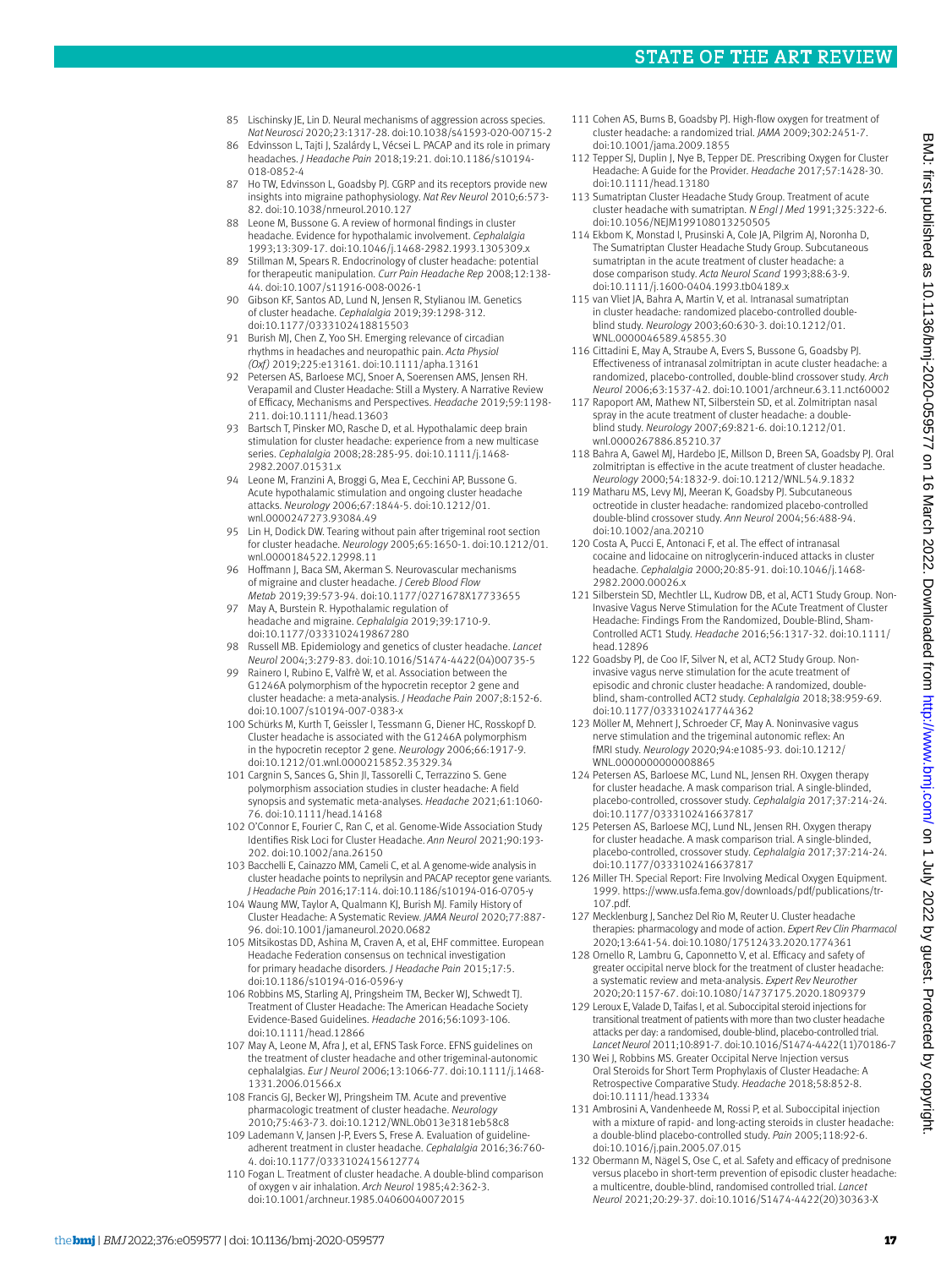- 133 Couch JRJr, Ziegler DK. Prednisone therapy for cluster headache. *Headache* 1978;18:219-21. doi:10.1111/j.1526-4610.1978. hed1804219.x
- 134 Mir P, Alberca R, Navarro A, et al. Prophylactic treatment of episodic cluster headache with intravenous bolus of methylprednisolone. *Neurol Sci* 2003;24:318-21. doi:10.1007/s10072-003-0182-3
- 135 Kawada S, Kashihara K, Imamura T, Ohno M. High-dose intravenous methylprednisolone for the prophylactic treatment of cluster headache. *Springerplus* 2013;2:156. doi:10.1186/2193-1801-2-156
- 136 D'Arrigo G, Di Fiore P, Galli A, Frediani F. High dosage of methylprednisolone in cluster headache. *Neurol Sci* 2018;39(Suppl 1):157-8. doi:10.1007/s10072-018-3383-5
- 137 Antonaci F, Costa A, Candeloro E, Sjaastad O, Nappi G. Single high-dose steroid treatment in episodic cluster headache. *Cephalalgia* 2005;25:290-5. doi:10.1111/j.1468-2982.2004.00855.x
- 138 Costa A, Antonaci F, Ramusino MC, Nappi G. The Neuropharmacology of Cluster Headache and other Trigeminal Autonomic Cephalalgias. *Curr Neuropharmacol* 2015;13:304-23. doi:10.2174/157015 9X13666150309233556
- 139 Silberstein SD, McCrory DC. Ergotamine and dihydroergotamine: history, pharmacology, and efficacy. *Headache* 2003;43:144-66. doi:10.1046/j.1526-4610.2003.03034.x
- 140 Nagy AJ, Gandhi S, Bhola R, Goadsby PJ. Intravenous dihydroergotamine for inpatient management of refractory primary headaches. *Neurology* 2011;77:1827-32. doi:10.1212/ WNL.0b013e3182377dbb
- 141 Costa A, Antonaci F, Ramusino MC, Nappi G. The Neuropharmacology of Cluster Headache and other Trigeminal Autonomic Cephalalgias. *Curr Neuropharmacol* 2015;13:304-23. doi:10.2174/157015 9X13666150309233556
- 142 Cohen AS, Matharu MS, Goadsby PJ. Electrocardiographic abnormalities in patients with cluster headache on verapamil therapy. *Neurology* 2007;69:668-75. doi:10.1212/01. wnl.0000267319.18123.d3
- 143 Bussone G, Leone M, Peccarisi C, et al. Double blind comparison of lithium and verapamil in cluster headache prophylaxis. *Headache* 1990;30:411-7. doi:10.1111/j.1526-4610.1990. hed3007411.x
- 144 Leone M, D'Amico D, Frediani F, et al. Verapamil in the prophylaxis of episodic cluster headache: a double-blind study versus placebo. *Neurology* 2000;54:1382-5. doi:10.1212/WNL.54.6.1382
- 145 Steiner TJ, Hering R, Couturier EG, Davies PT, Whitmarsh TE. Double-blind placebo-controlled trial of lithium in episodic cluster headache. *Cephalalgia* 1997;17:673-5. doi:10.1046/j.1468-2982.1997.1706673.x
- 146 Leone M, D'Amico D, Moschiano F, Fraschini F, Bussone G. Melatonin versus placebo in the prophylaxis of cluster headache: a doubleblind pilot study with parallel groups. *Cephalalgia* 1996;16:494-6. doi:10.1046/j.1468-2982.1996.1607494.x
- 147 Schindler EAD, Wallace RM, Sloshower JA, D'Souza DC. Neuroendocrine Associations Underlying the Persistent Therapeutic Effects of Classic Serotonergic Psychedelics. *Front Pharmacol* 2018;9:177. doi:10.3389/fphar.2018.00177
- 148 Goadsby PJ, Dodick DW, Leone M, et al. Trial of Galcanezumab in Prevention of Episodic Cluster Headache. *N Engl J Med* 2019;381:132-41. doi:10.1056/NEJMoa1813440
- 149 Marin J, Giffin N, Consiglio E, McClure C, Liebler E, Davies B. Noninvasive vagus nerve stimulation for treatment of cluster headache: early UK clinical experience. *J Headache Pain* 2018;19:114. doi:10.1186/s10194-018-0936-1
- 150 Gaul C, Diener HC, Silver N, et al, PREVA Study Group. Non-invasive vagus nerve stimulation for PREVention and Acute treatment of chronic cluster headache (PREVA): A randomised controlled study. *Cephalalgia* 2016;36:534-46. doi:10.1177/0333102415607070
- 151 Saper JR, Klapper J, Mathew NT, Rapoport A, Phillips SB, Bernstein JE. Intranasal civamide for the treatment of episodic cluster headaches. *Arch Neurol* 2002;59:990-4. doi:10.1001/archneur.59.6.990
- 152 Hakim SM. Warfarin for refractory chronic cluster headache: a randomized pilot study. *Headache* 2011;51:713-25. doi:10.1111/ j.1526-4610.2011.01856.x
- 153 El Amrani M, Massiou H, Bousser MG. A negative trial of sodium valproate in cluster headache: methodological issues. *Cephalalgia* 2002;22:205-8. doi:10.1046/j.1468-2982.2002.00349.x
- 154 Hering R, Kuritzky A. Sodium valproate in the treatment of cluster headache: an open clinical trial. *Cephalalgia* 1989;9:195-8. doi:10.1046/j.1468-2982.1989.903195.x
- 155 Huang WY, Lo MC, Wang SJ, Tsai JJ, Wu HM. Topiramate in prevention of cluster headache in the Taiwanese. *Neurol India* 2010;58:284-7. doi:10.4103/0028-3886.63784
- 156 Vuković V, Lovrencić-Huzjan A, Budisić M, Demarin V. Gabapentin in the prophylaxis of cluster headache: an observational open label study. *Acta Clin Croat* 2009;48:311-4.
- 157 Schuh-Hofer S, Israel H, Neeb L, Reuter U, Arnold G. The use of gabapentin in chronic cluster headache patients refractory to first-line therapy. *Eur J Neurol* 2007;14:694-6. doi:10.1111/j.1468-1331.2007.01738.x
- 158 Hering-Hanit R, Gadoth N. The use of baclofen in cluster headache. *Curr Pain Headache Rep* 2001;5:79-82. doi:10.1007/s11916-001-0014-1
- 159 Goadsby PJ, Cohen AS, Matharu MS. Trigeminal autonomic cephalalgias: diagnosis and treatment. *Curr Neurol Neurosci Rep* 2007;7:117-25. doi:10.1007/s11910-007-0006-6
- 160 McGeeney BE. Topiramate in the treatment of cluster headache. *Curr Pain Headache Rep* 2003;7:135-8. doi:10.1007/s11916-003-0023-3
- 161 Dodick DW, Goadsby PJ, Lucas C, et al. Phase 3 randomized, placebo-controlled study of galcanezumab in patients with chronic cluster headache: Results from 3-month double-blind treatment. *Cephalalgia* 2020;40:935-48. doi:10.1177/0333102420905321
- 162 Ruscheweyh R, Broessner G, Goßrau G, et al. Effect of calcitonin gene-related peptide (-receptor) antibodies in chronic cluster headache: Results from a retrospective case series support individual treatment attempts. *Cephalalgia* 2020;40:1574-84. doi:10.1177/0333102420949866
- 163 Sohn JH, Chu MK, Park KY, Ahn HY, Cho SJ. Vitamin D deficiency in patients with cluster headache: a preliminary study. *J Headache Pain* 2018;19:54. doi:10.1186/s10194-018-0886-7
- 164 Tolerable upper intake levels: calcium and vitamin D. Chapter 6. InRoss AC, Taylor CL, Yaktine AL, Del Valle HB, eds. *Dietary Reference Intakes for Calcium and Vitamin D* . National Academies Press, 2011.
- 165 Sewell RA, Halpern JH, Pope HGJr. Response of cluster headache to psilocybin and LSD. *Neurology* 2006;66:1920-2. doi:10.1212/01. wnl.0000219761.05466.43
- 166 Karst M, Halpern JH, Bernateck M, Passie T. The non-hallucinogen 2-bromo-lysergic acid diethylamide as preventative treatment for cluster headache: an open, non-randomized case series. *Cephalalgia* 2010;30:1140-4. doi:10.1177/0333102410363490
- 167 Post MD. Treatment of cluster headache symptoms using synthetic tryptamine N,N-diallyl-5 methoxytryptamine. 2014. [https://](https://figshare.com/articles/journal_contribution/Treatment_of_Cluster_Headache_Symptoms_using_Synthetic_Tryptamine_N_N_Diallyl_5_Methoxytryptamine/1119697) [figshare.com/articles/journal\\_contribution/Treatment\\_of\\_Cluster\\_](https://figshare.com/articles/journal_contribution/Treatment_of_Cluster_Headache_Symptoms_using_Synthetic_Tryptamine_N_N_Diallyl_5_Methoxytryptamine/1119697) [Headache\\_Symptoms\\_using\\_Synthetic\\_Tryptamine\\_N\\_N\\_Diallyl\\_5\\_](https://figshare.com/articles/journal_contribution/Treatment_of_Cluster_Headache_Symptoms_using_Synthetic_Tryptamine_N_N_Diallyl_5_Methoxytryptamine/1119697) [Methoxytryptamine/1119697](https://figshare.com/articles/journal_contribution/Treatment_of_Cluster_Headache_Symptoms_using_Synthetic_Tryptamine_N_N_Diallyl_5_Methoxytryptamine/1119697).
- 168 de Coo IF, Marin JCA, Silberstein SD, et al. Differential efficacy of non-invasive vagus nerve stimulation for the acute treatment of episodic and chronic cluster headache: A meta-analysis. *Cephalalgia* 2019;39:967-77. doi:10.1177/0333102419856607
- 169 Leone M, Franzini A, Cecchini AP, Broggi G, Bussone G. Stimulation of occipital nerve for drug-resistant chronic cluster headache. *Lancet Neurol* 2007;6:289-91. doi:10.1016/S1474-4422(07)70061-3
- 170 Jarrar RG, Black DF, Dodick DW, Davis DH, Outcome of trigeminal nerve section in the treatment of chronic cluster headache. *Neurology* 2003;60:1360-2. doi:10.1212/01. WNL.0000055902.23139.16
- 171 Leone M, Proietti Cecchini A, Messina G, Franzini A. Long-term occipital nerve stimulation for drug-resistant chronic cluster headache. *Cephalalgia* 2017;37:756-63. doi:10.1177/0333102416652623
- 172 Leplus A, Fontaine D, Donnet A, et al, French ONS registry group. Long-Term Efficacy of Occipital Nerve Stimulation for Medically Intractable Cluster Headache. *Neurosurgery* 2021;88:375-83. doi:10.1093/neuros/nyaa373
- 173 Miller S, Watkins L, Matharu M. Treatment of intractable chronic cluster headache by occipital nerve stimulation: a cohort of 51 patients. *Eur J Neurol* 2017;24:381-90. doi:10.1111/ene.13215
- 174 Wilbrink LA, de Coo IF, Doesborg PGG, et al, ICON study group. Safety and efficacy of occipital nerve stimulation for attack prevention in medically intractable chronic cluster headache (ICON): a randomised, double-blind, multicentre, phase 3, electrical dose-controlled trial. *Lancet Neurol* 2021;20:515-25. doi:10.1016/S1474-4422(21)00101-0
- 175 Miller S, Watkins L, Matharu M. Predictors of response to occipital nerve stimulation in refractory chronic headache. *Cephalalgia* 2018;38:1267-75. doi:10.1177/0333102417728747
- 176 Goadsby PJ, Sahai-Srivastava S, Kezirian EJ, et al. Safety and efficacy of sphenopalatine ganglion stimulation for chronic cluster headache: a double-blind, randomised controlled trial. *Lancet Neurol* 2019;18:1081-90. doi:10.1016/S1474-4422(19)30322-9
- 177 Schoenen J, Jensen RH, Lantéri-Minet M, et al. Stimulation of the sphenopalatine ganglion (SPG) for cluster headache treatment. Pathway CH-1: a randomized, sham-controlled study. *Cephalalgia* 2013;33:816-30. doi:10.1177/0333102412473667
- 178 Rozen TD, Fishman RS. Female cluster headache in the United States of America: what are the gender differences? Results from the United States Cluster Headache Survey. *J Neurol Sci* 2012;317:17-28. doi:10.1016/j.jns.2012.03.006
- 179 van Vliet JA, Favier I, Helmerhorst FM, Haan J, Ferrari MD. Cluster headache in women: relation with menstruation, use of oral contraceptives, pregnancy, and menopause. *J Neurol Neurosurg Psychiatry* 2006;77:690-2. doi:10.1136/jnnp.2005.081158